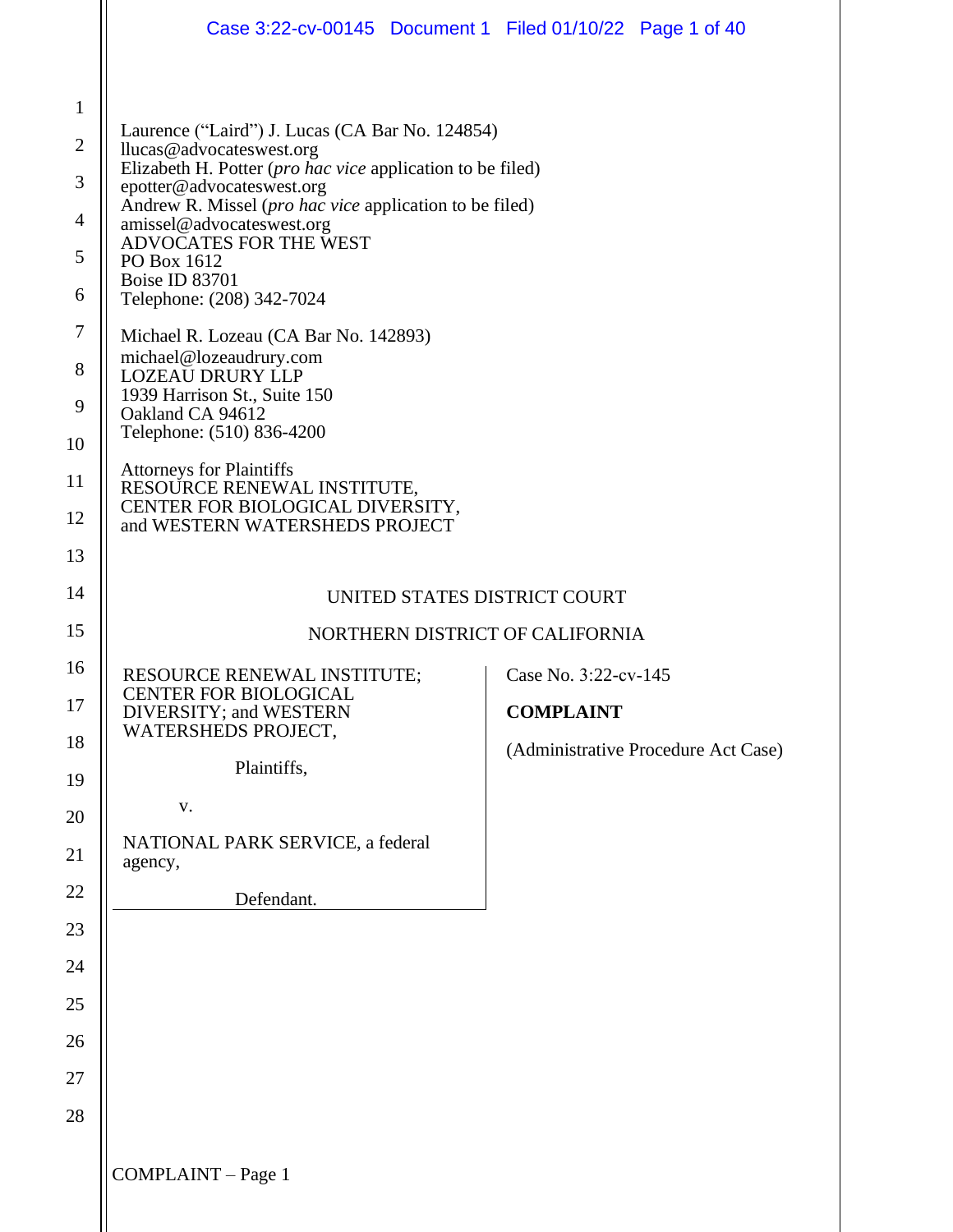## **INTRODUCTION**

1. Plaintiffs Resource Renewal Institute, Center for Biological Diversity, and Western Watersheds Project challenge Defendant National Park Service's (NPS or the "Park Service") decision to expand beef and dairy ranching on public lands within Point Reyes National Seashore and Golden Gate National Recreation Area (GGNRA). In so doing, NPS prioritized the commercial needs of ranchers instead of providing maximum protection to the natural environment and supporting the public's use and enjoyment of these majestic lands along the California coast.

2. In the 1970s and 1980s, Congress spent well over \$100 million (in 2021 dollars) buying private ranches to establish Point Reyes National Seashore for "purposes of public recreation, benefit, and inspiration," 16 U.S.C.§ 459c (the "Point Reyes Act"), and to establish GGNRA "for public use and enjoyment…." 16 U.S.C. § 460bb (the "GGNRA Act"). These Acts did not make ranching a purpose of these public lands and did not encourage NPS to allow ranching there. Instead, the Point Reyes Act required NPS to ensure the "maximum protection, restoration and preservation of the natural environment" of the Seashore, thereby prioritizing this duty above all other uses of these public lands, including ranching. 16 U.S.C. § 459c-6(a).

3. Nevertheless, for decades, NPS has devoted roughly 28,000 acres of these public lands—including almost one third of the lands managed by Point Reyes National Seashore—to commercial beef and dairy ranching despite the significant harm that it causes to environmental, scenic, and recreational values. NPS has long been aware that ranching contributes to violations of state water quality standards, consumes large amounts of surface water and groundwater, promotes invasive and nonnative vegetation, and causes conflicts with wildlife and public recreation. But NPS neglected its duty to carefully consider these effects until Plaintiffs sued in 2016 and forced the agency to decide the future of ranching through an Environmental Impact Statement (EIS) and an amendment to its 1980 General Management Plan (GMP).

4. During the subsequent public process, more than 100 groups representing millions of members and supporters, along with other individuals, demanded NPS adhere to its statutory mandates to protect these lands by phasing out ranching at the National Seashore and GGNRA.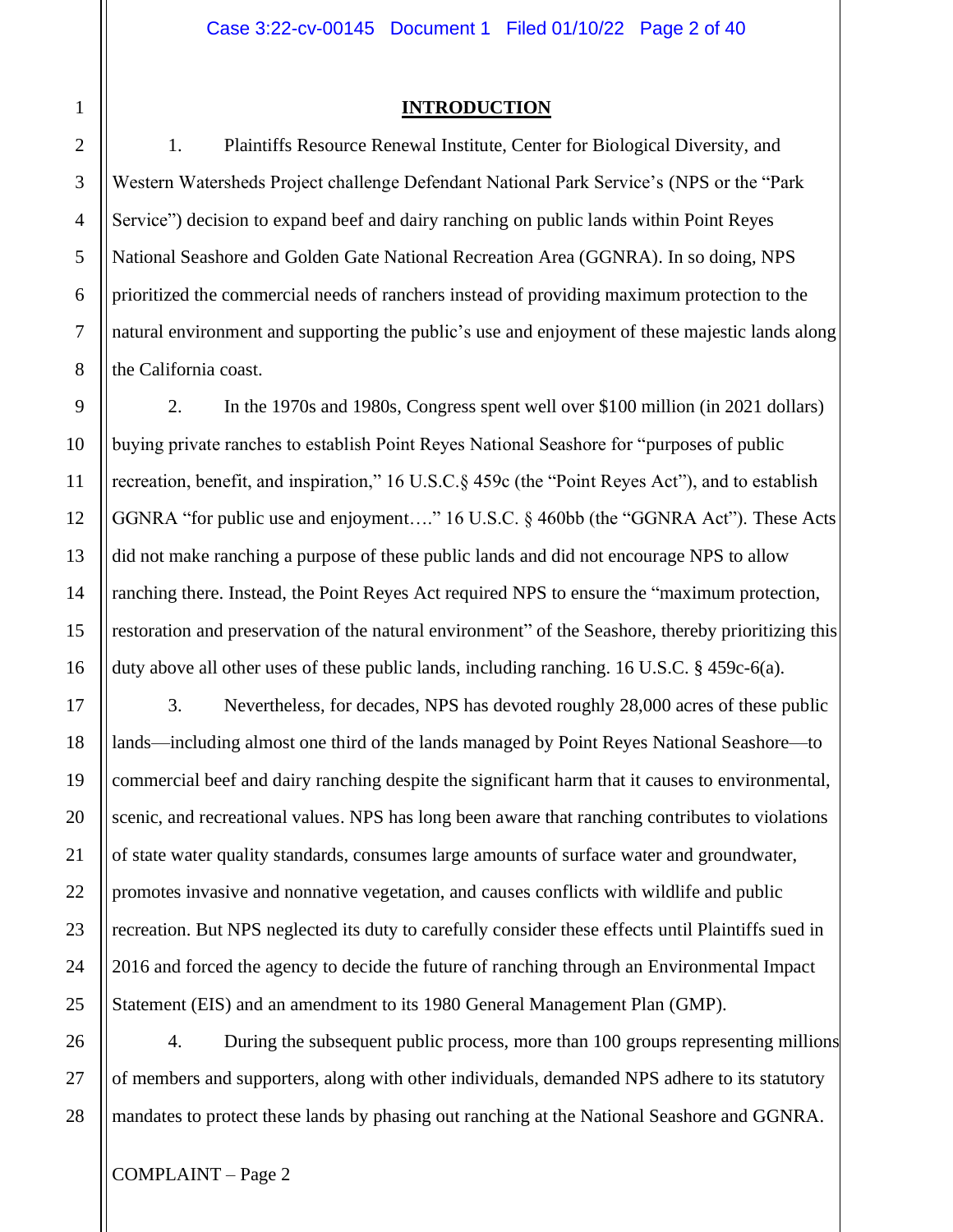#### Case 3:22-cv-00145 Document 1 Filed 01/10/22 Page 3 of 40

Plaintiffs, other members of the public, scientists, and other agencies raised a wide range of concerns about the impacts of ranching on the environment and public enjoyment. NPS largely ignored these comments, along with overwhelming public opposition, and prioritized ranchers' commercial interests over public needs. In September 2021, NPS issued a Record of Decision (ROD) adopting a GMP amendment (GMPA) that expanded the lands open to ranching; quadrupled the potential length of leases to 20 years; allowed ranchers to expand their operations with new commercial activities; required killing native tule elk to protect ranchers' profits; and allowed ranching to continue in perpetuity through an unreasonably permissive succession plan.

5. NPS justified its decision by wrongly claiming that it must allow modern, commercial ranching to protect natural and cultural resources and by misinterpreting its legal duties. In so doing, NPS improperly rejected a "no ranching" alternative that would provide maximum protection for the natural environment—as required under the Point Reyes Act—along with no-dairying and reduced-ranching alternatives that would provide greater protection than the selected GMPA. NPS also ignored substantial evidence that expanding ranching is inconsistent with the agency's duties under the 1916 Organic Act to conserve and leave unimpaired dwindling water resources, native coastal prairie, tule elk, and other important resources for future generations.

6. In making this decision, NPS also failed to take a hard look at the impacts of expanded ranching on these and other resources as required by the National Environmental Policy Act (NEPA). The EIS purported to include a site-specific analysis for certain ranching activities so that NPS can issue 20-year leases and allow ranchers to expand their commercial operations without further study or public scrutiny. But the EIS failed to disclose baseline information about individual ranches and resource conditions, making it impossible for the public to discern the likely impacts of each lease. Without such key information, NPS also failed to ensure that ranching would cease contributing to violations of state water quality standards.

7. For these and other reasons, NPS's ROD, GMPA, and EIS are inconsistent with the agency's duties under the Point Reyes Act, the National Park Service's Organic Act, NEPA,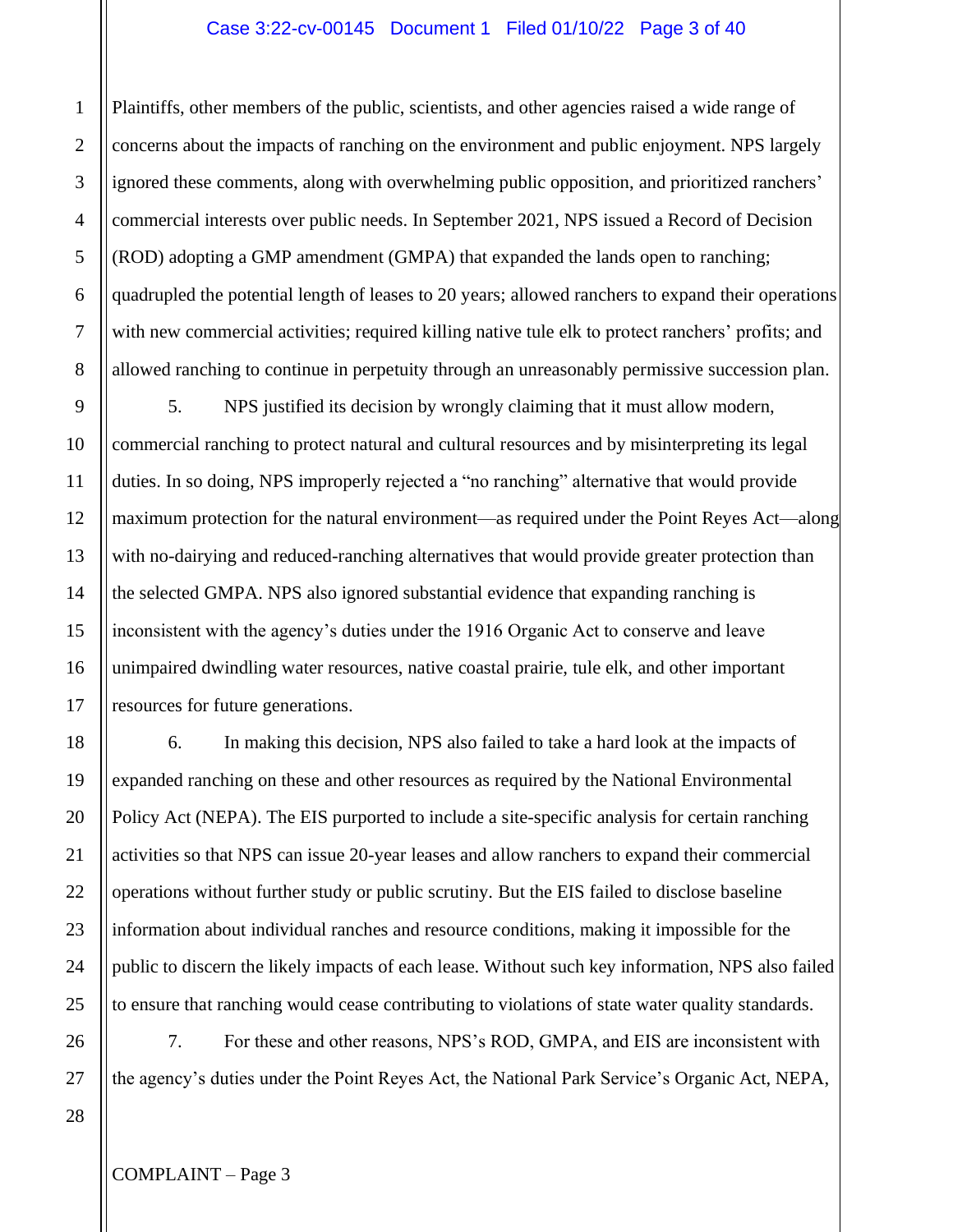and the Clean Water Act (CWA). Thus, the Court should find that these decisions are arbitrary, capricious, and contrary to law, and set them aside as unlawful.

## **JURISDICTION**

8. Jurisdiction is proper in this Court under 28 U.S.C. § 1331 because this action arises under the laws of the United States, including the Park Service's Organic Act, 54 U.S.C. § 100101 *et seq*.; the Point Reyes Act, 16 U.S.C. § 459c *et seq*.; NEPA, 42 U.S.C. § 4321 *et seq*.; the Clean Water Act, 33 U.S.C. § 1251 *et seq*.; the Administrative Procedure Act (APA), 5 U.S.C. § 701 *et seq.*; the Declaratory Judgment Act, 28 U.S.C. § 2201 *et seq*.; and the Equal Access to Justice Act, 28 U.S.C. § 2412 *et seq*.

9. The federal government waived sovereign immunity pursuant to 5 U.S.C. § 702.

10. An actual, justiciable controversy now exists between Plaintiffs and Defendant.

The requested relief is therefore proper under 28 U.S.C. §§ 2201–2202 and 5 U.S.C. §§ 701–706.

## **DIVISIONAL ASSIGNMENT**

11. Venue is proper in this Court pursuant to 28 U.S.C. § 1391(e)(1)(B) because all or a substantial part of the events or omissions giving rise to the claims herein occurred within this judicial district. Under Civil Local Rule 3-2(c) and (d), this civil action should be assigned to the San Francisco Division or the Oakland Division of this Court, because a substantial part of the events or omissions which give rise to the claims herein occurred in Marin County.

# **PARTIES**

12. Plaintiff RESOURCE RENEWAL INSTITUTE (RRI) is a nonprofit corporation based in Fairfax, California, in the County of Marin. RRI was founded in 1985 by the late Huey D. Johnson, a former California Secretary of Resources who helped NPS acquire lands for Point Reyes as the co-founder and Executive Director of the Trust for Public Land. RRI fosters innovative and practical natural solutions to increasingly complex environmental problems, and unites diverse stakeholders to test and share these ideas for the benefit of all.

13. Plaintiff CENTER FOR BIOLOGICAL DIVERSITY (the Center) is a nonprofit organization with offices and more than 189,000 members and supporters in California including over 3,700 members in Marin County—and more than 1.7 million members and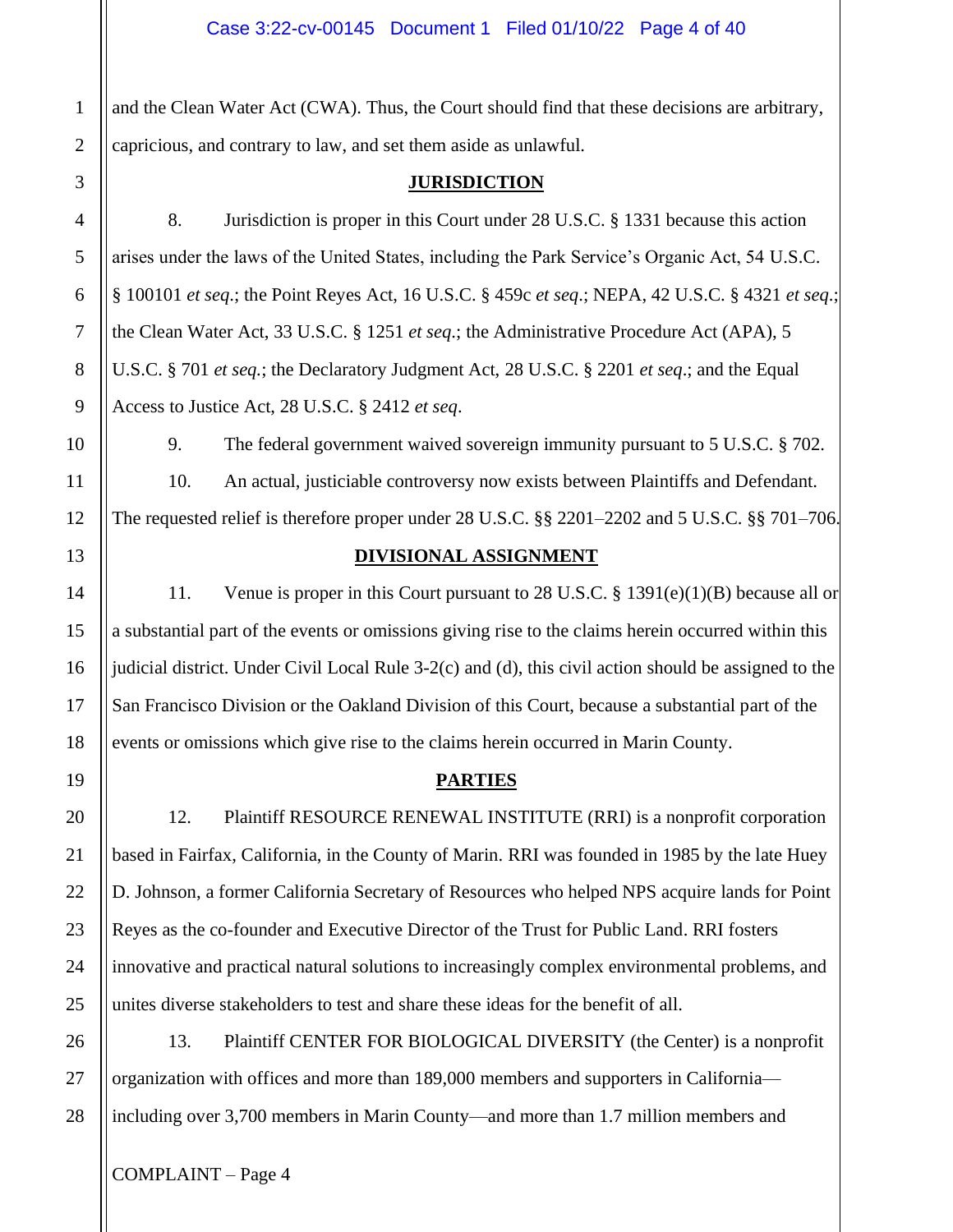#### Case 3:22-cv-00145 Document 1 Filed 01/10/22 Page 5 of 40

supporters throughout the world. The Center works to ensure the preservation, protection, and restoration of biodiversity, native species, ecosystems, public lands and waters, and public health through science, policy, and law.

14. Plaintiff WESTERN WATERSHEDS PROJECT (WWP) is a nonprofit organization dedicated to protecting and restoring watersheds and wildlife in the American West through education, public policy initiatives, and legal advocacy. WWP has over 12,000 members and supporters, including many in the San Francisco Bay Area. WWP, as an organization and on behalf of its members, is concerned with and seeks to protect and improve the public lands, wildlife, other natural resources, and ecological values of western watersheds.

15. Plaintiffs and their members, staff, and supporters have spent years working to protect natural resources, wildlife, and public uses from ranching at the Seashore and GGNRA.

16. Plaintiffs have members, staff, and supporters who live or work near, and who use and enjoy the public lands and waters of, Point Reyes National Seashore and GGNRA for recreational, conservation, educational, and/or other purposes such as hiking, wildlife viewing, photography, scientific study, swimming, and spiritual renewal. They will continue to visit the Seashore and GGNRA in the future for such purposes and to use and enjoy the natural and scenic beauty of the area. Plaintiffs, as organizations and on behalf of their staff, members, and/or supporters, have an interest in protecting and preserving the resources and public uses of these public lands, and are directly harmed by Defendant's decisions challenged herein.

17. Defendant's violations of law have injured and will continue to injure the aesthetic, conservation, scientific, recreational, educational, procedural, and/or other interests of Plaintiffs and their staff, members, and/or supporters. Defendant's decision to continue and expand commercial livestock ranching harms Plaintiffs' and their members' use and enjoyment of Point Reyes and GGNRA. Ranching prevents them and other members of the public from accessing and enjoying parts of these public lands, and impacts adversely their activities where they do occur. These are actual, concrete injuries caused by Defendant's violations of law, and the judicial relief sought would remedy, in whole or in part, these injuries. Plaintiffs have no adequate remedy at law, and thus the requested relief is appropriate.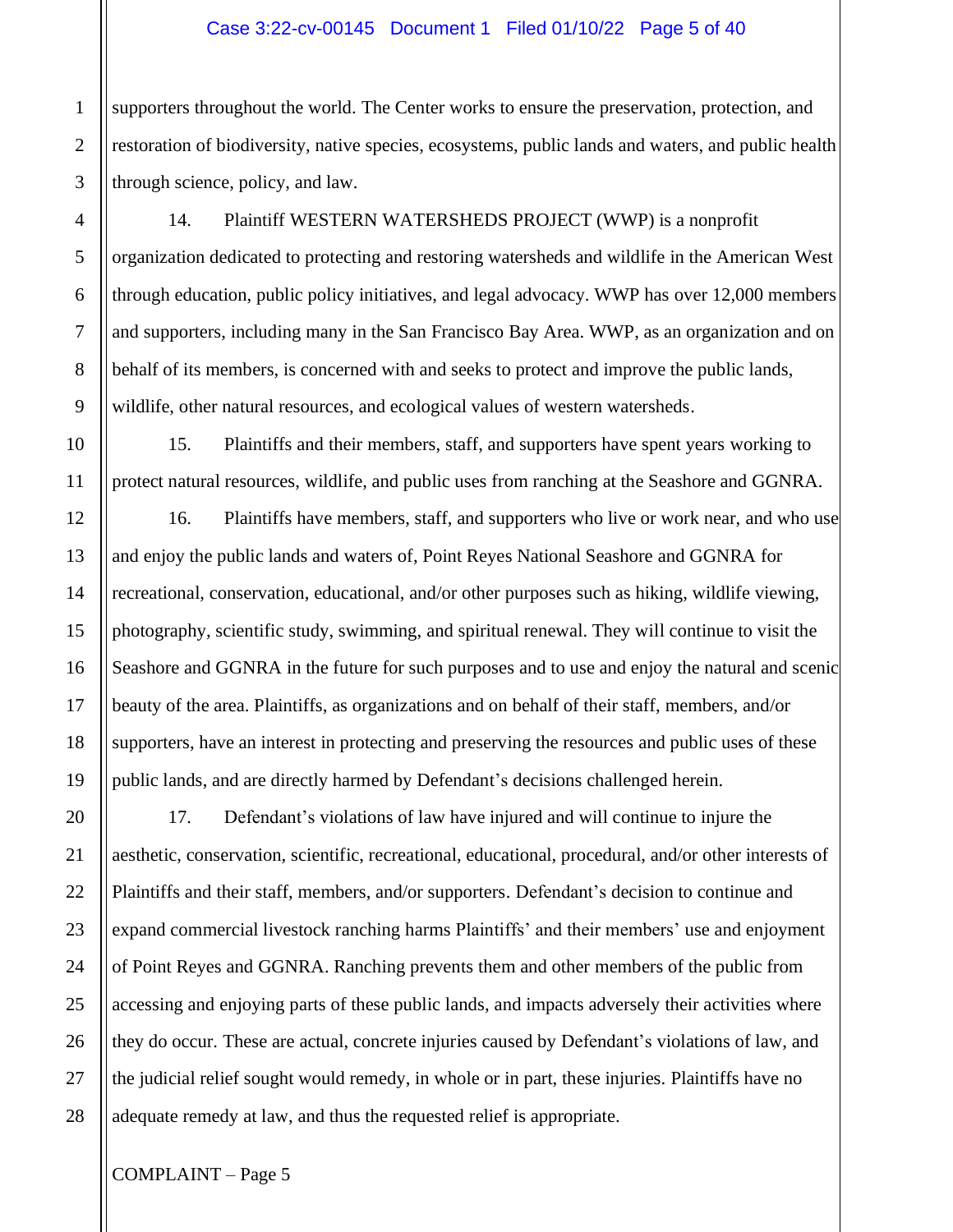| $\mathbf{1}$   | Plaintiffs exhausted their administrative remedies by submitting comments,<br>18.                                                                                                                                                                                                                                                                                                                                    |  |
|----------------|----------------------------------------------------------------------------------------------------------------------------------------------------------------------------------------------------------------------------------------------------------------------------------------------------------------------------------------------------------------------------------------------------------------------|--|
| $\overline{2}$ | letters, and other information to NPS during the GMPA planning processes.                                                                                                                                                                                                                                                                                                                                            |  |
| 3              | Defendant NATIONAL PARK SERVICE is an agency or instrumentality of the<br>19.                                                                                                                                                                                                                                                                                                                                        |  |
| $\overline{4}$ | United States, within the U.S. Department of the Interior. NPS is vested with the authority and                                                                                                                                                                                                                                                                                                                      |  |
| 5              | duty to manage and protect Point Reyes National Seashore and GGNRA.                                                                                                                                                                                                                                                                                                                                                  |  |
| 6              | <b>LEGAL BACKGROUND</b>                                                                                                                                                                                                                                                                                                                                                                                              |  |
| 7              | <b>National Park Service Organic Act</b>                                                                                                                                                                                                                                                                                                                                                                             |  |
| 8              | 20.<br>Congress created NPS through the Organic Act in 1916 and has since required the                                                                                                                                                                                                                                                                                                                               |  |
| 9              | agency to promote and regulate the use of the National Park System:                                                                                                                                                                                                                                                                                                                                                  |  |
| 10             | by means and measures that conform to the <i>fundamental purpose</i> of the System units,<br>which purpose is to conserve the scenery, natural and historic objects, and wild life in the<br>System units and to provide for the enjoyment of the scenery, natural and historic objects,<br>and wild life in such manner and by such means as will leave them unimpaired for the<br>enjoyment of future generations. |  |
| 11             |                                                                                                                                                                                                                                                                                                                                                                                                                      |  |
| 12             |                                                                                                                                                                                                                                                                                                                                                                                                                      |  |
| 13             | 54 U.S.C. § 100101(a) (previous version at 16 U.S.C. § 1) (emphasis added). The italicized                                                                                                                                                                                                                                                                                                                           |  |
| 14             | language is often referred to as the Organic Act's "nonimpairment mandate."                                                                                                                                                                                                                                                                                                                                          |  |
| 15             | NPS defines "impairment" as any authorized activity that "would harm the<br>21.                                                                                                                                                                                                                                                                                                                                      |  |
| 16             | integrity of park resources or values, including the opportunities that otherwise would be present                                                                                                                                                                                                                                                                                                                   |  |
| 17             | for the enjoyment of those resources or values." 2006 NPS Management Policies $\S 1.4.5$ .                                                                                                                                                                                                                                                                                                                           |  |
| 18             | 22.<br>Where NPS has discretionary authority to authorize a use, such as ranching, that                                                                                                                                                                                                                                                                                                                              |  |
| 19             | discretion may only be exercised if "the use will not cause impairment or unacceptable impacts."                                                                                                                                                                                                                                                                                                                     |  |
| 20             | 2006 NPS Management Policies § 1.4.3.1.                                                                                                                                                                                                                                                                                                                                                                              |  |
| 21             | 23.<br>The Organic Act also requires NPS to prepare and timely revise general                                                                                                                                                                                                                                                                                                                                        |  |
| 22             | management plans (GMPs) for the preservation and use of all national parks and other lands                                                                                                                                                                                                                                                                                                                           |  |
| 23             | within its jurisdiction. 54 U.S.C. § 100502. GMPs must address, "measures for the preservation                                                                                                                                                                                                                                                                                                                       |  |
| 24             | of the area's resources" along with "types and general intensities of development  associated                                                                                                                                                                                                                                                                                                                        |  |
| 25             | with public enjoyment and use of the area," among other elements. Id.                                                                                                                                                                                                                                                                                                                                                |  |
| 26             | <b>Point Reyes National Seashore Act</b>                                                                                                                                                                                                                                                                                                                                                                             |  |
| 27             | 24.<br>In 1962, Congress enacted the Point Reyes Act to establish the Point Reyes                                                                                                                                                                                                                                                                                                                                    |  |
| 28             | National Seashore as part of the National Park System in order "to save and preserve, for                                                                                                                                                                                                                                                                                                                            |  |
|                |                                                                                                                                                                                                                                                                                                                                                                                                                      |  |

 $\vert$  COMPLAINT – Page 6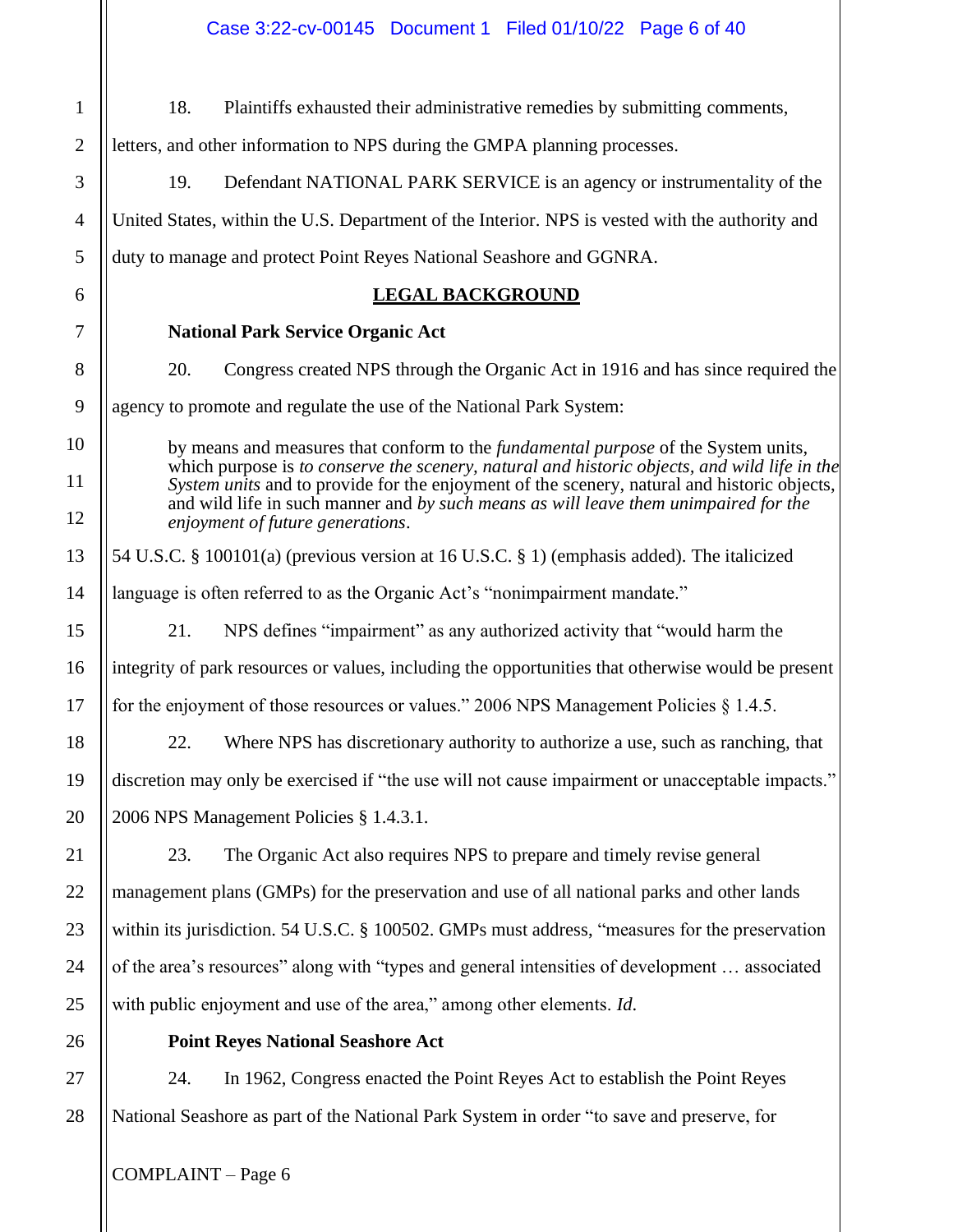#### Case 3:22-cv-00145 Document 1 Filed 01/10/22 Page 7 of 40

purposes of public recreation, benefit, and inspiration, a portion of the diminishing seashore of the United States that remains undeveloped…." 16 U.S.C. § 459c.

25. The Point Reyes Act authorized the Secretary of the Interior (Secretary) to acquire the lands, waters, and other property within the bounds of Point Reyes peninsula. 16 U.S.C. § 459c-2, 459c-4. The original enabling act prohibited the taking of agricultural lands by eminent domain, so long as they remained agricultural. Pub. L. No. 87-657, § 4, 76 Stat. 538, 540 (1962). But in 1970, completion of the National Seashore was in jeopardy, so Congress amended the Point Reyes Act to repeal the provision prohibiting the condemnation of agricultural lands. Pub. L. No. 91-223, §2(b), 84 Stat. 90 (1970) (now codified at 16 U.S.C. § 459c-7)*.*

26. At that time, NPS was required to manage the Seashore in accordance with laws of general applicability for the National Park System, including the Organic Act. 16 U.S.C. § 459c-6(a) (1970).

27. In 1976, Congress amended the enabling statute to provide additional and more specific direction for the management of the Seashore. As amended, the Point Reyes Act requires that the Seashore shall be administered "*without impairment of its natural values*, in a manner which provides for such recreational, educational, historical preservation, interpretation, and scientific research opportunities as are consistent with, based upon, and supportive of the *maximum protection, restoration, and preservation of the natural environment within the area*…." Pub. L. No. 94-567, § 7(a), 90 Stat. 2692, 2695 (1976) (emphasis added) (codified at 16 U.S.C. § 459c-6(a)). The Park Service unsuccessfully opposed this amendment, claiming it would be inconsistent with existing ranching operations at the Seashore.

28. In 1978, Congress again amended the Point Reyes Act to allow owners of agricultural property not yet acquired by NPS to elect, at the time of acquisition, a right of use and occupancy (RUO) for 25 years, or for the life of the owner or their spouse. Pub. L. No. 95- 625, § 318(b), 92 Stat. 3467, 3487 (1978) (codified at 16 U.S.C. § 459c-5(a)). Congress also provided the Secretary with the option to lease out formerly agricultural land, provided that such leases "shall be subject to such restrictive covenants as may be necessary to carry out the purposes of" the Point Reyes Act. *Id.* When passing this amendment, Congress did not alter the

1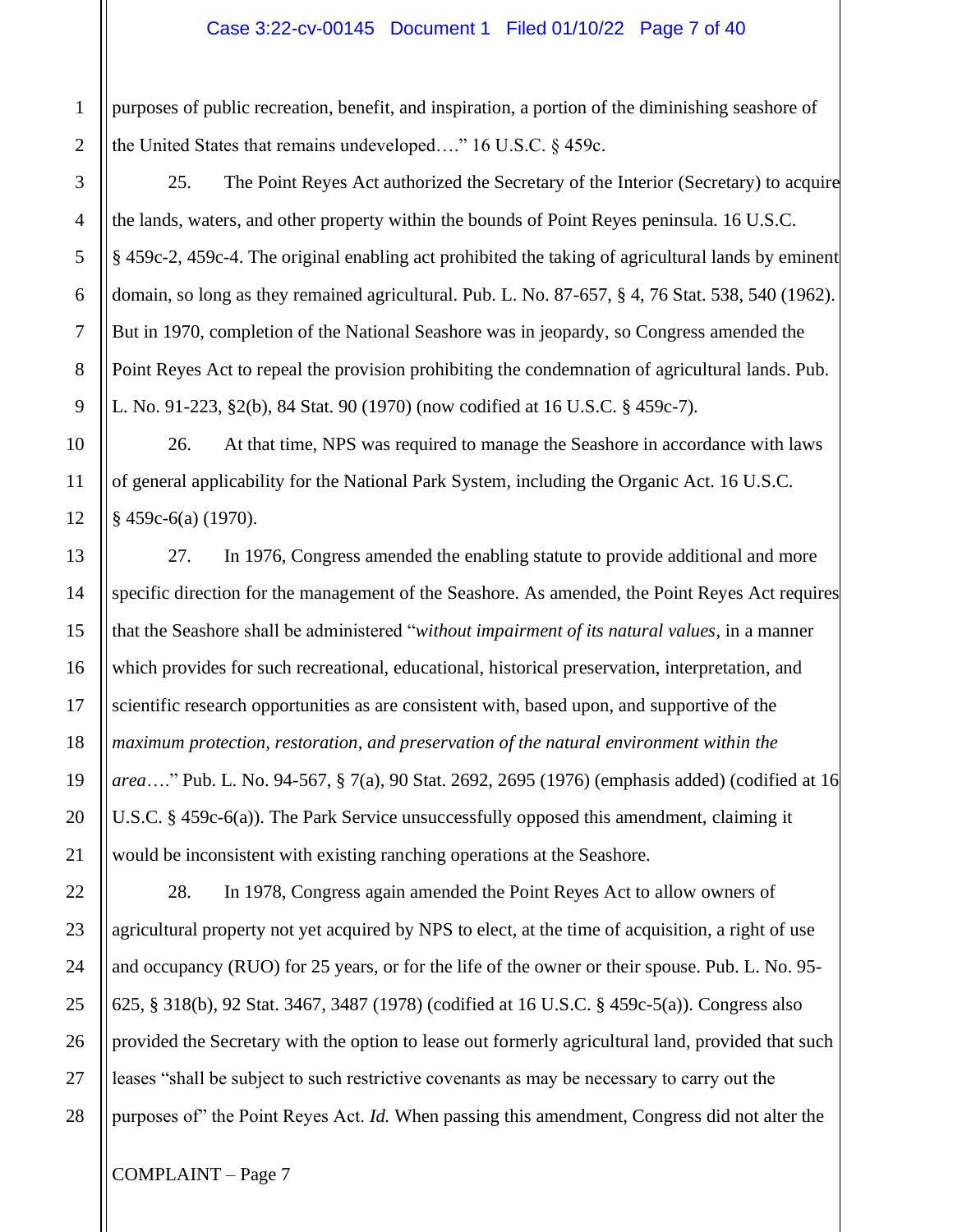Act's public purposes, did not make ranching a purpose of the Act, and did not repeal the Act's mandates that NPS ensure the non-impairment and maximum protection of natural resources.

## **The GGNRA Act**

29. Congress established GGNRA in 1972 "[i]n order to preserve for public use and enjoyment certain areas of Marin and San Francisco Counties, California, possessing outstanding natural, historic, scenic, and recreational values, and in order to provide for the maintenance of needed recreational open space necessary to urban environment and planning…." Pub. L. No. 92-589, § 1, 86 Stat. 1299, 1299 (codified at 16 U.S.C. § 460bb).

30. The GGNRA Act provides that the Secretary "shall utilize the resources in a manner which will provide for recreation and educational opportunities consistent with sound principles of land use planning and management … and shall preserve the recreation area, as far as possible, in its natural setting, and protect it from development and uses which would destroy the scenic beauty and natural character of the area." 16 U.S.C.§ 460bb.

31. In 1978, the GGNRA Act was amended with the Point Reyes Act to similarly authorize NPS's acquisition and leasing of agricultural property. Pub. L. No. 95-625, § 317(c), 92 Stat. 3467, 3485 (1978) (codified at 16 U.S.C. § 460bb-2(j)).

## **FACTUAL BACKGROUND**

# **History of Point Reyes National Seashore and Northern District of GGNRA**

32. Point Reyes National Seashore is located on a coastal peninsula in western Marin County, California, and encompasses more than 71,000 acres, 80 miles of undeveloped coastline, and the tide and submerged lands to a quarter mile offshore. It contains stunning and diverse natural landscapes such as breathtaking headlands, coastal cliffs, sandy and rocky beaches, rolling grasslands, coastal forests, meandering streams, and bays and inlets. Approximately 32,000 acres is wilderness, which encompasses forests, grasslands, beaches, and coastline, and includes over 100 miles of trails. Point Reyes is the only National Seashore on the West Coast and its natural resources are among the most diverse in the National Park System.

33. Point Reyes National Seashore has a rich cultural heritage that began with the indigenous Coast Miwok, who inhabited the peninsula since time immemorial. In the 1800s,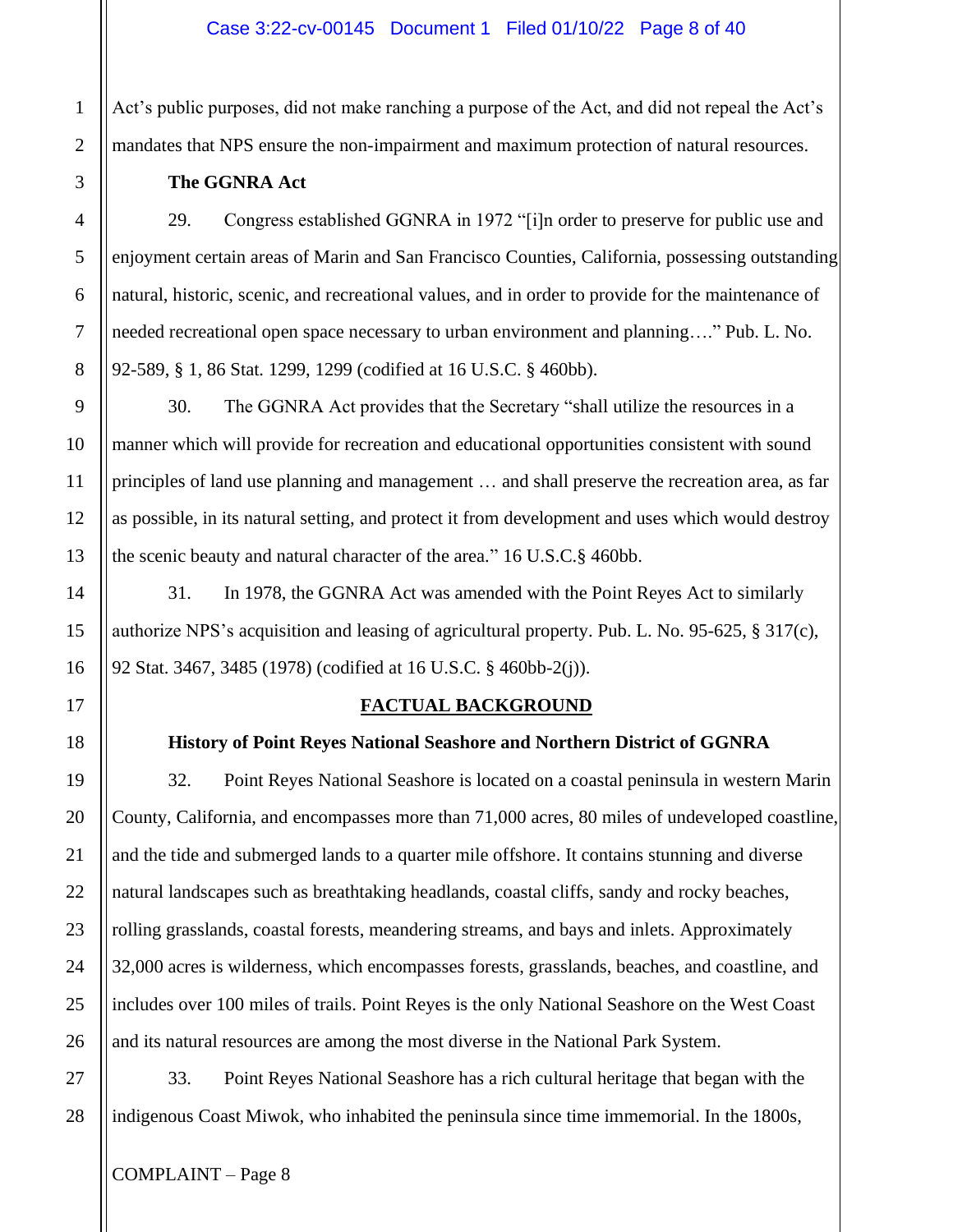settlers largely displaced these native people from their ancestral territory, and subsequently established cattle ranching throughout the area.

34. After the Point Reyes Act established the National Seashore, NPS purchased more than a dozen privately-owned ranches within its boundaries during the 1970s for at least \$14,000,000, which equates to more than \$100,000,000 in 2021 dollars. NPS similarly purchased private ranches in the 1970s to create GGNRA. Given the overlap with ranch management issues between these two parks, the Park Service administers approximately 15,000 acres of the Northern District of GGNRA together with Point Reyes National Seashore.

35. In 1980, NPS issued the first GMP for Point Reyes National Seashore and the Northern District of GGNRA. The 1980 GMP delineated a 19,854 acre "Pastoral Zone" within the Seashore where livestock ranching could continue "where feasible" and "within the limits of carefully monitored range capacities." Nevertheless, the 1980 GMP recognized that "natural resource management considerations will not support grazing in all areas where it has occurred historically" and that operations were restricted to "the use of the lands to traditional ranching only." It also determined that "the primary objectives for the park must continue to relate to the natural integrity of the seashore, upon which the quality of a Point Reyes experience totally depends."

36. NPS has since authorized approximately 24 ranching operations on approximately 18 allotments across approximately 18,000 acres within the Seashore, which include six dairy operations that occupy approximately 6,300 acres, and on approximately 13 allotments across 10,000 acres within the northern GGNRA, which solely include beef ranches.

37. NPS has also allowed some ranchers to expand their commercial operations to include thousands of chickens and horse boarding. And in some cases, when ranchers left the Seashore, their leased acres were transferred to other ranching operations, enlarging them, rather than returning those lands to nature. NPS has also allowed ranchers to pursue other operations for personal use, resulting in an unknown number of other livestock and pets on public lands.

38. The following map depicts the 31 ranching allotments spread across 28,000 acres of these public lands where NPS has allowed private, commercial ranching to continue:

COMPLAINT – Page 9

1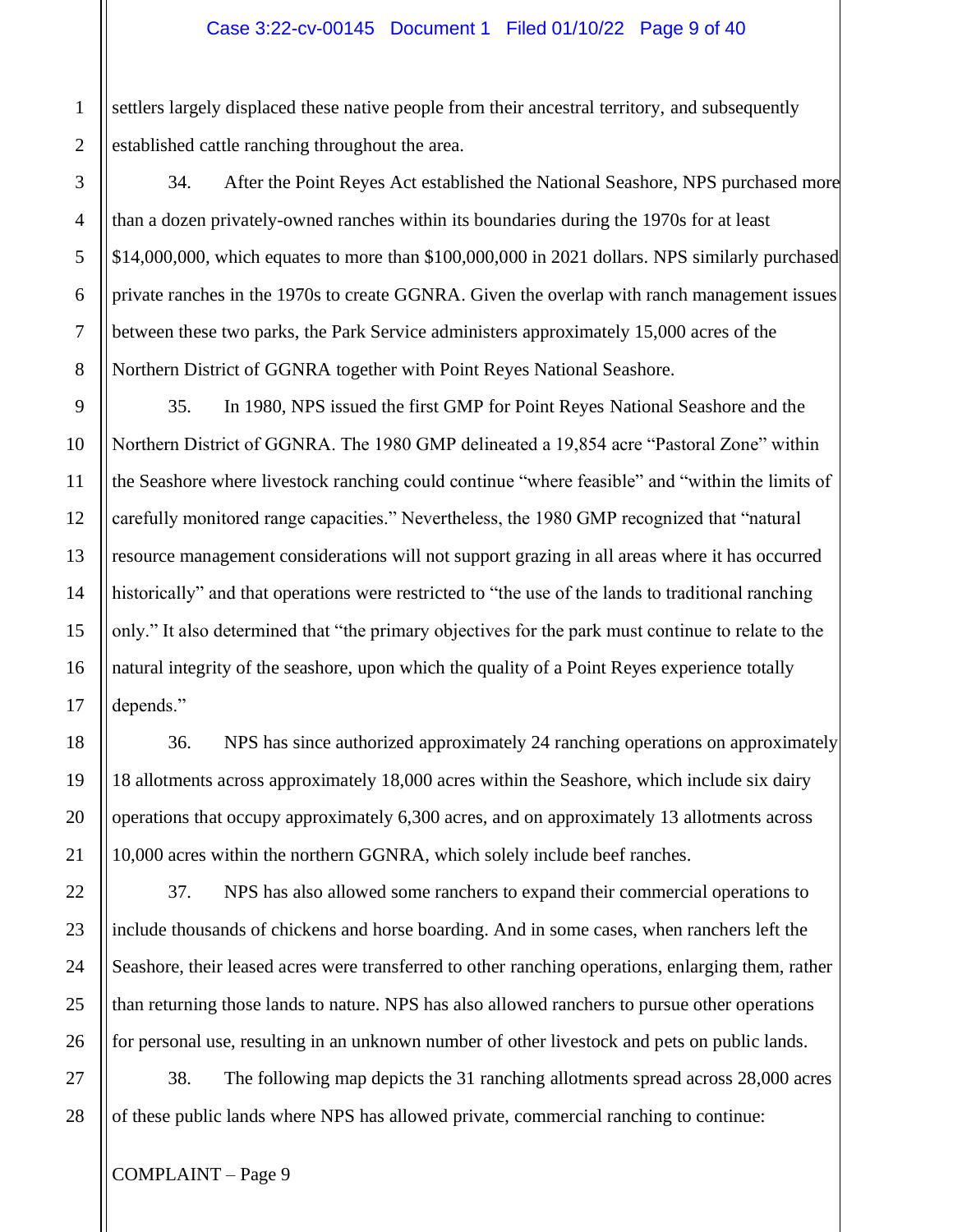# Case 3:22-cv-00145 Document 1 Filed 01/10/22 Page 10 of 40



## Natural Resources and Public Uses of the National Seashore and GGNRA

39. More than 2 million people visit the Seashore each year to enjoy its inspiring scenery and natural resources, to view wildlife, and to engage in recreational or educational activities. Tourism's economic contributions to the local economy dwarf those of ranching, with tourism generating nearly \$100 million more than ranching within gateway communities and

COMPLAINT - Page 10

24

25

26

27

28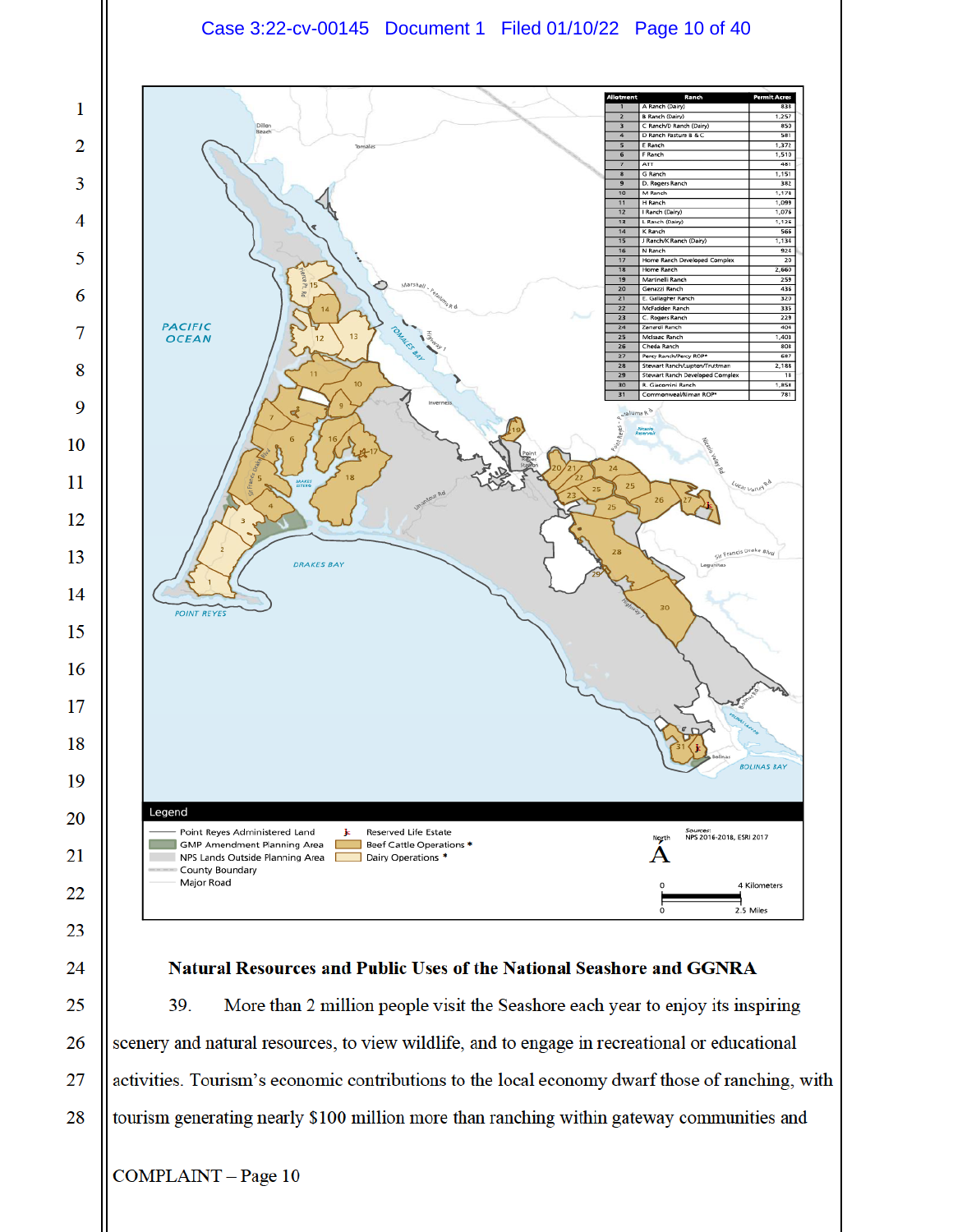creating nearly 10 times more jobs than ranching.

40. The Seashore's freshwater resources include wetlands, lakes, small rivers, and streams. The Seashore's coastal and marine resources include Tomales Bay, a "Wetland of International Importance" under the Ramsar Convention in 2002; Drakes Estero, the only West Coast marine wilderness south of Alaska, and its several bays and inlets; and Bolinas Lagoon and Bay. Point Reyes also supports four California Areas of Special Biological Significance (ASBS), including Duxbury Reef and Point Reyes Headlands.

41. The Seashore provides habitat for a rich array of wildlife, including dozens of species of mammals, reptiles, and amphibians, and about 490 species of birds. Around 50 species there are listed as threatened, endangered, or rare under the Endangered Species Act (ESA) and other laws, including coho and Chinook salmon, steelhead, and snowy plovers.

42. The Seashore is the only place within the National Park System where visitors can observe tule elk, which roamed freely for millennia until being extirpated from the Seashore by the 1860s through hunting and cattle ranching. In 1976, Congress required the Department of the Interior to reintroduce tule elk to areas of California with suitable habitat, including the Seashore. *See* Pub. L. No. 94-389, 90 Stat. 1189 (1976). Congress recognized that "the protection and maintenance of . . . Tule elk in a free and wild state is of educational, scientific, and esthetic value." *Id.* Pursuant to that law, tule elk were reintroduced to the Seashore in 1978.

43. Three herds of tule elk currently exist in the park: the Drakes Beach herd that roams between the Point Reyes Highlands, Drakes Beach Road, and ranches; the Limantour herd that inhabits the wilderness areas and adjacent lands; and the Tomales herd that is confined to 2,600 acres behind a ten-foot-high, three-mile-long fence at Tomales Point in order to prevent elk from inhabiting public lands used by ranchers.

44. The Northern District of GGNRA is approximately 15,000 acres nestled between Point Reyes Station and Bolinas in Marin County along the Bolinas Ridge. Lagunitas and Olema Creeks are two major waterways there that drain into Tomales Bay at the northern edge.

**The Harmful Impacts of Ranching on Natural Resources on these Public Lands** 45. Beef and dairy ranching have harmed and continue to harm the natural resources,

1

2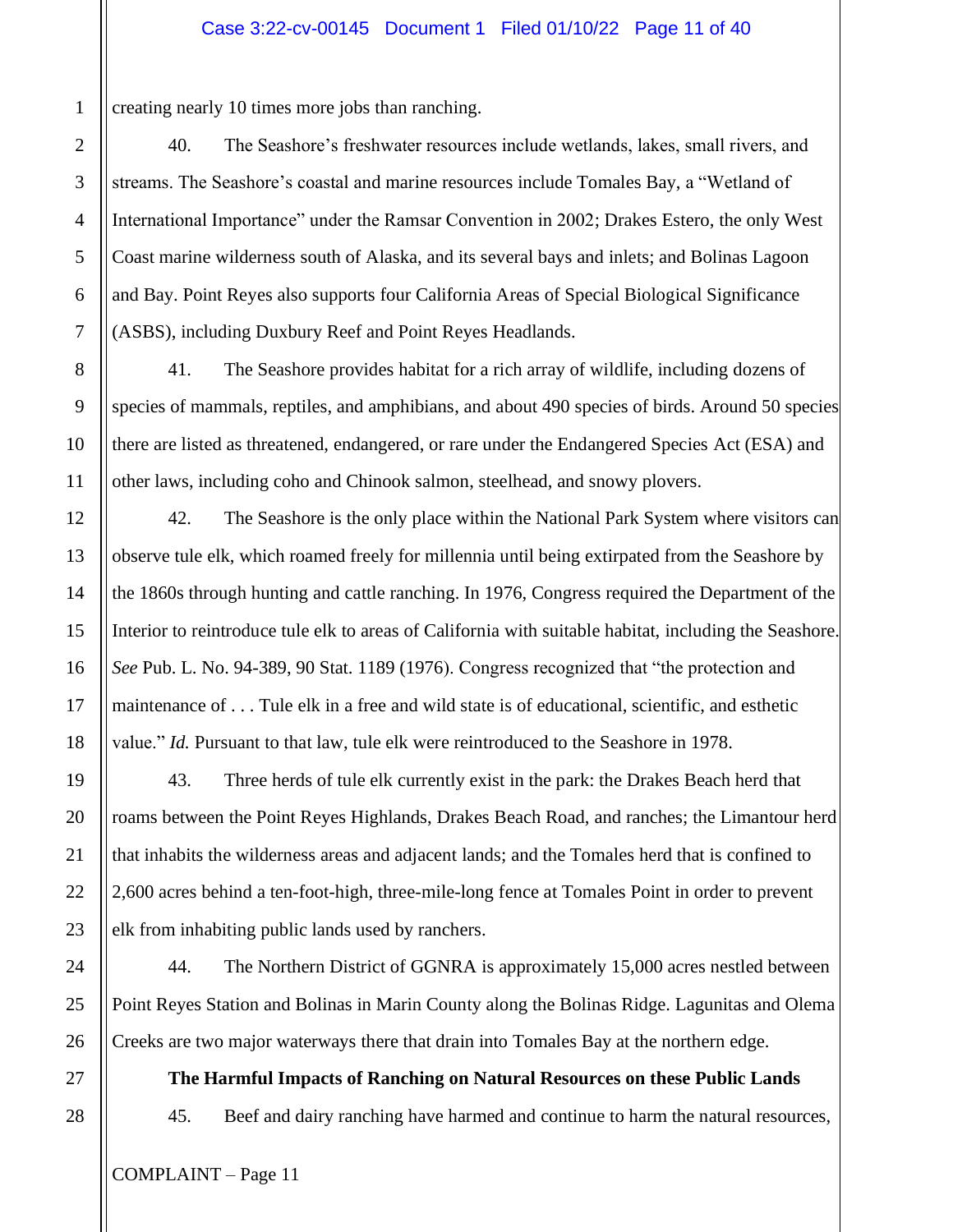#### Case 3:22-cv-00145 Document 1 Filed 01/10/22 Page 12 of 40

wildlife, scenery, and public use and enjoyment of the Seashore and GGNRA in many ways.

46. Unlike livestock grazing on other federal public lands that typically occurs seasonally, NPS has allowed ranchers to graze and confine approximately 6,000 cattle yearround at Point Reyes and GGNRA. But grasslands there cannot support such intense use, so cattle typically require supplemental feed during fall and winter when forage growth is limited.

47. Cattle grazing and other ranching activities impair water quality, alter stream channels and hydrology, compact riparian soils, reduce riparian and upland vegetation, and increase runoff, erosion, and sediment loads into water bodies. Water quality problems include excessive concentrations of fecal coliform and other bacteria—which can pose health and disease risks to humans and wildlife––along with turbidity, suspended solids, oxygen-depleting compounds, and nutrients. NPS has opined that bacterial and nutrient pollution associated with ranches are among the principal threats to the Seashore's water quality. In addition, ranching can consume more than 100 million gallons of water each year, which is largely extracted from sensitive and limited groundwater and surface water sources at the Seashore and GGNRA.

48. Such impacts to water quality and quantity impair or eliminate important fish habitat components and adversely affect salmonids and other fish species. The Seashore and GGNRA contain threatened and endangered coho and Chinook salmon and steelhead trout as well as designated critical habitat for coho and steelhead. According to the National Marine Fisheries Service (NMFS), the population of Central California Coast coho salmon that spawns in the Lagunitas Creek watershed is the southernmost wild, independent population of coho salmon along the Pacific Coast and is critical to the survival and recovery of the species. Ranching has led to "degraded" habitat conditions for these species that threatens their survival.

49. Grazing negatively impacts other wildlife species as well. Some ranchers seed non-native grasses and other plants to produce silage and forage, which displaces native species, and mow fields to increase forage for livestock, which kills, injures, and displaces small mammals and ground-nesting birds. Livestock operations support unnaturally dense populations of ravens, which are major nest predators for the endangered snowy plover.

50. Grazing erodes soil and increases the abundance of invasive and non-native plant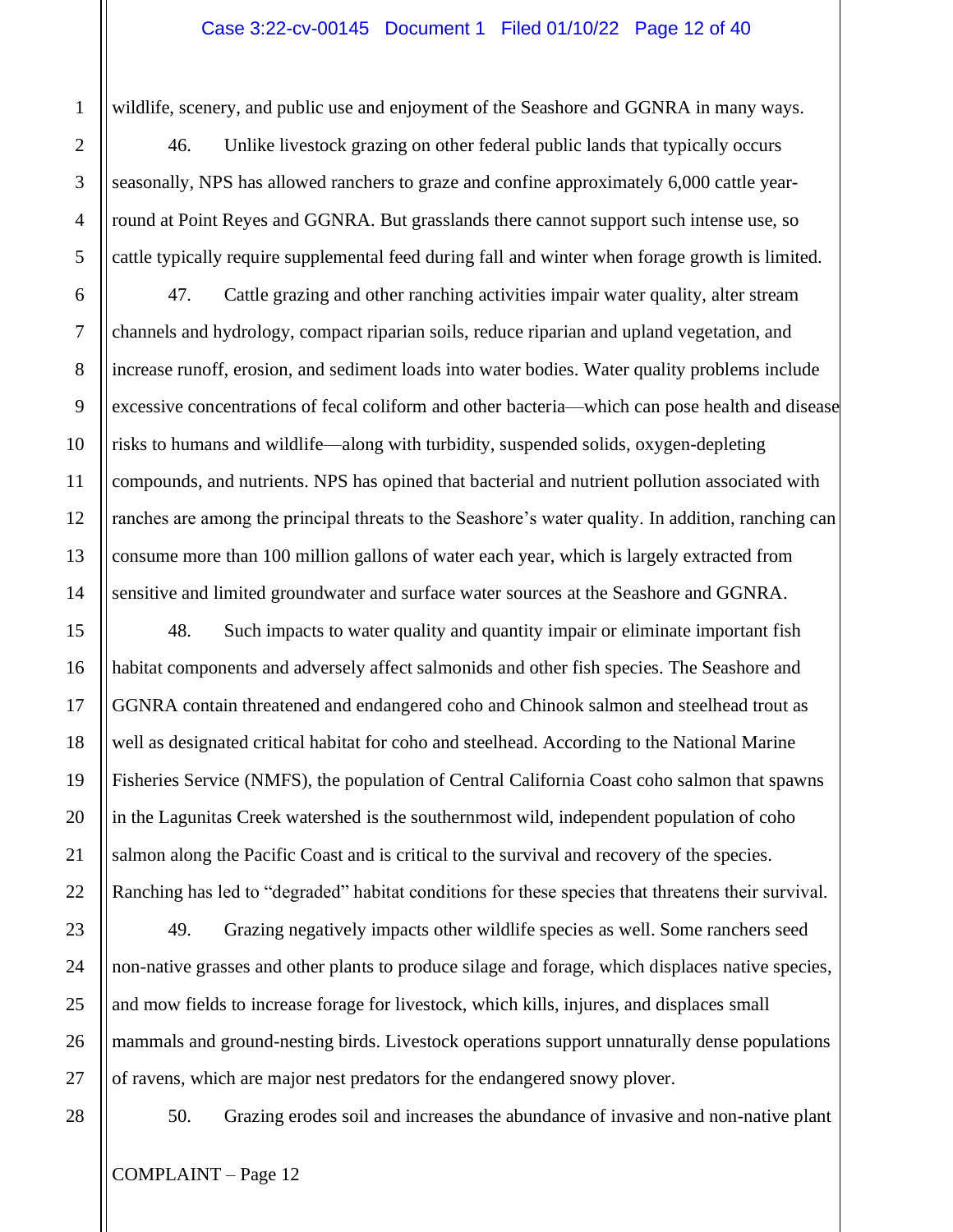#### Case 3:22-cv-00145 Document 1 Filed 01/10/22 Page 13 of 40

species and decreases the abundance of native species, including those found in sensitive areas like coastal prairies, coastal dunes, wetlands, and riparian areas. After decades of grazing these lands, non-native species dominate grasslands at the Seashore. On numerous occasions, cattle have been found grazing in sensitive habitat areas, including Abbott's Lagoon.

51. Ranchers rely on industrial equipment and infrastructure that harm the environment, natural resources, wildlife, scenic values, and public use. Ranchers use hundreds of miles of barbed wire and electric fencing that impede and harm wildlife, including tule elk, and prevent the public from accessing and enjoying large portions of public lands. Ranchers drive off-road vehicles to traverse grasslands and other sensitive terrain, which can compact and erode soils, trample vegetation, harm wildlife, and generate pollution.

52. Dairy ranches include extensive infrastructure, including milking, loafing, and hospital barns; structures for milk storage and processing; drainage systems and lagoons that can impound more than 10 million gallons of manure and wastewater; and trucks and irrigation systems to dispose of manure and wastewater on fields. Notably, NPS has allowed ranchers to decide where to dispose of manure and wastewater at the Seashore and does not track how much manure and wastewater is disposed of each year. Dairies generally have higher densities of cows and produce much greater quantities of concentrated manure and water pollution and consume several times more water than beef operations.

53. Most ranch allotments include "ranch complexes" with multiple residential buildings and trailers to house nearly 200 ranchers, employees, and their families. Residences rely on septic systems with tanks and leach lines for sewage disposal, and obtain water from springs or wells, although some ranchers receive water from NPS or a local utility.

54. Ranches generate substantial traffic on Sir Francis Drake Boulevard, the Seashore's main public thoroughfare. Heavy trucks visit dairies daily to collect milk. Tanker trucks travel across roads and fields to dispose of manure on fields. Large hay trucks bring in supplemental feed when forage in fields is inadequate to sustain cattle. These vehicles degrade public roads, cause traffic jams, and pose safety concerns for visitors.

55. Ranching operations impede and impair recreational opportunities for the public.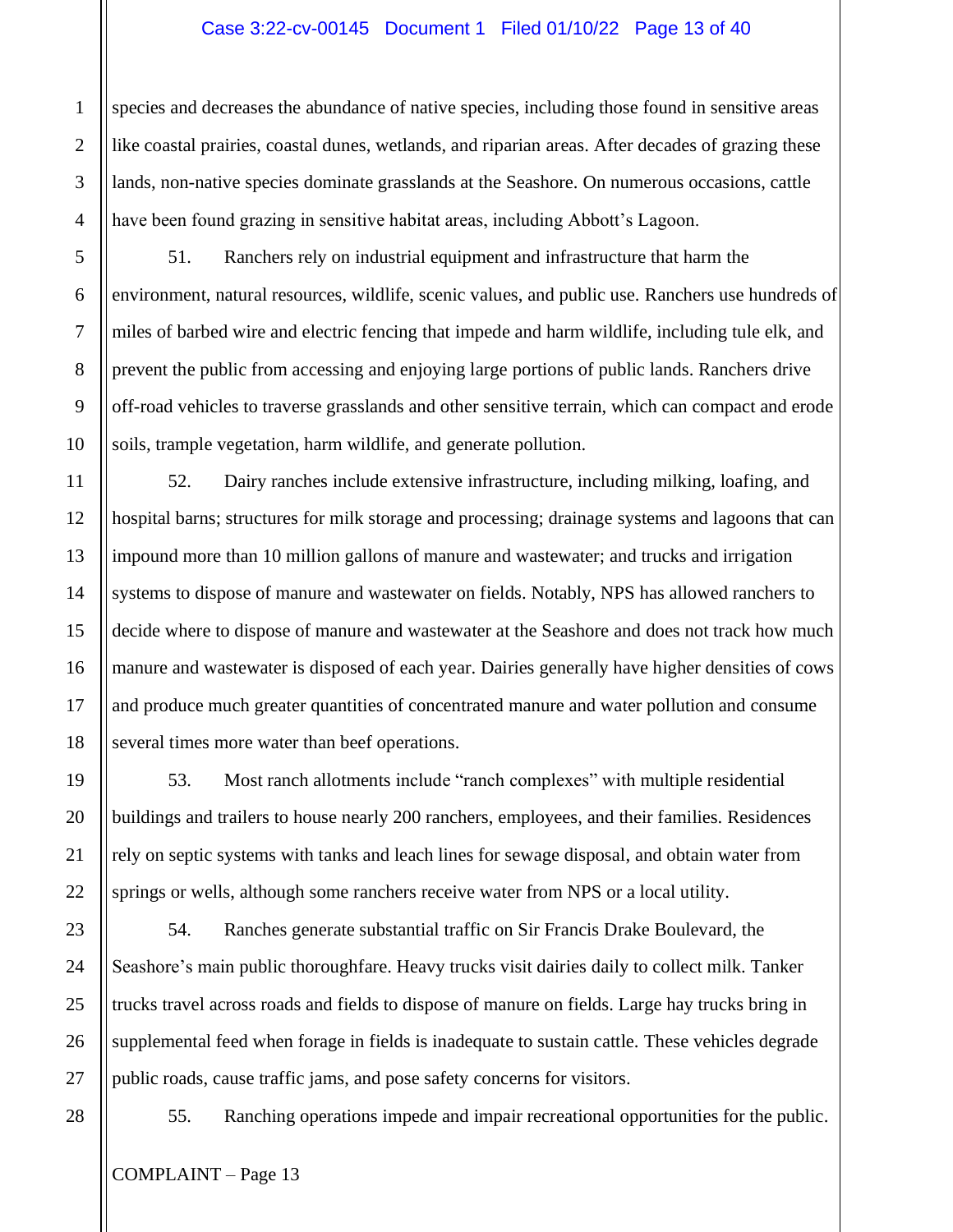### Case 3:22-cv-00145 Document 1 Filed 01/10/22 Page 14 of 40

The public is technically allowed to recreate on ranching pastures where cattle graze, but misleading or erroneous signs, harassment and intimidation, fencing, a lack of public education, cattle, and unpleasant sights and sounds often prevent such access. Moreover, cattle grazing drives away other wildlife, reducing visitors' ability to enjoy viewing such wildlife.

56. Although many impacts are caused by authorized activities, some impacts have been caused by negligent or potentially intentional violations of ranching leases. Plaintiffs and other members of the public have informed NPS that ranchers have allowed litter and debris to accumulate on public lands, including one ranch that maintained a significant trash dump full of rusted vehicles and equipment for years or possibly decades; that one rancher bulldozed several hundred feet of native vegetation and soil into a creek that drains into Drakes Estero; that some ranchers may maintain unauthorized livestock and crops for commercial purposes; and that many ranchers have left cow carcasses to rot, which attracts ravens and pests.

### **NPS's Failure to Timely Revise its 1980 General Management Plan**

57. When the original RUOs and life estates expired—which mostly occurred in the 1990s and 2000s––NPS quietly began issuing leases that allowed ranching to continue without first assessing the environmental impacts of doing so.

58. By 2000, NPS had launched a public process to revise the GMP due to changed conditions, and almost a decade later it announced that a draft GMP was ready for release. On information and belief, NPS had completed internal policy reviews on a draft GMP and was ready to release it to the public, but ranching and political influence sidelined this publication.

59. Around 2014, rather than finishing its work to update the GMP, NPS began a Ranch Comprehensive Management Plan/Environmental Assessment to meet ranchers' demands for longer leases and an expansion of permitted activities to support their economic needs.

60. On February 10, 2016, Plaintiffs filed a lawsuit against NPS, challenging the agency's longstanding failure to timely revise its 1980 GMP and its decisions to authorize ranching without ever analyzing its impacts. *RRI v. NPS*, No. 3:16-cv-00688-SBA, ECF No. 1 (N.D. Cal. Feb. 10, 2016). After the district court denied NPS's motion to dismiss, Plaintiffs, NPS, and intervenors—two groups of ranchers and Marin County—reached a settlement in 2017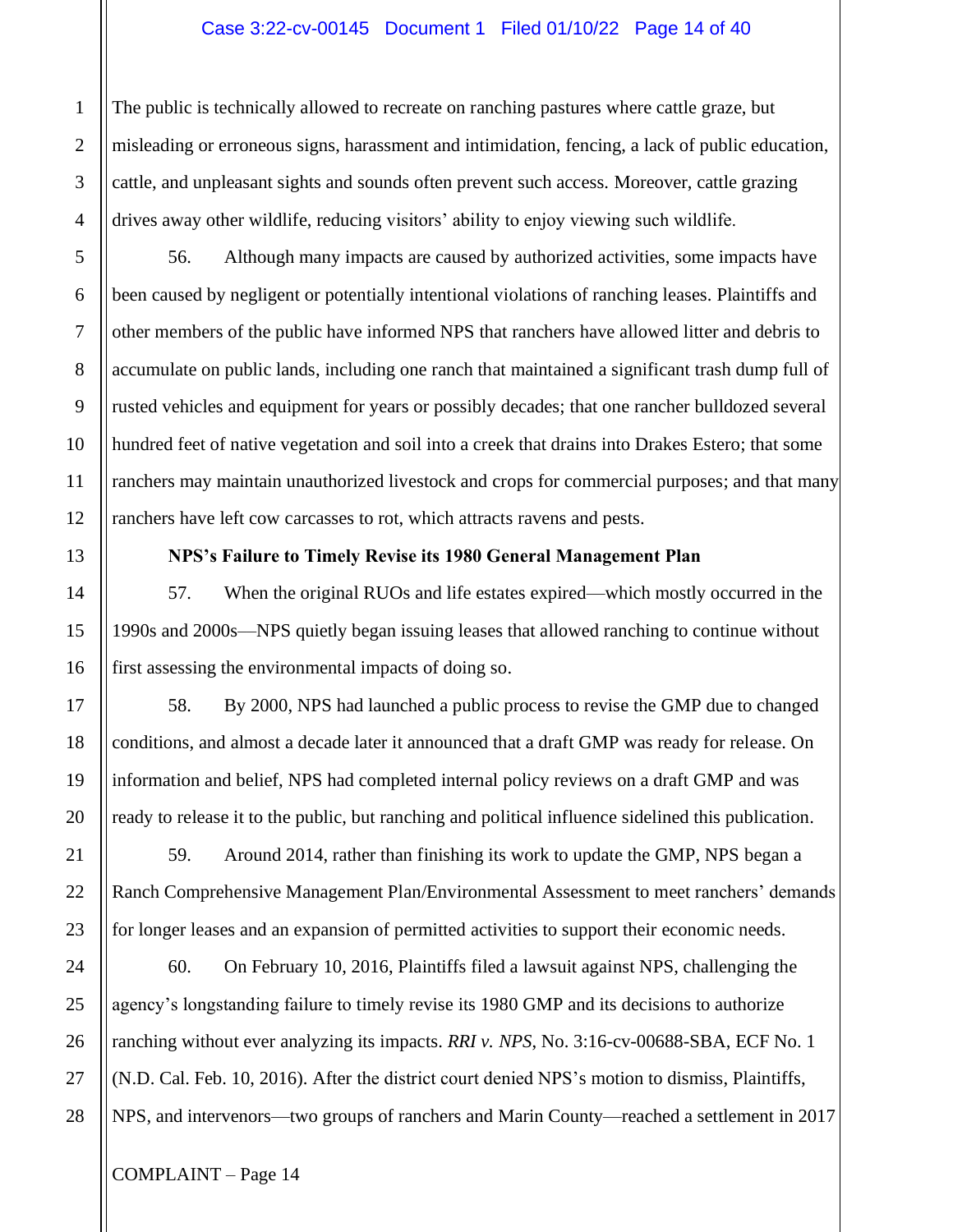#### Case 3:22-cv-00145 Document 1 Filed 01/10/22 Page 15 of 40

that required NPS to prepare a GMP amendment (GMPA) covering the lands leased for ranching along with an environmental impact statement. *Id.*, ECF No. 143. NPS committed to studying no ranching, reduced ranching, and no dairying alternatives in the EIS, and the settlement allowed NPS to issue interim 5-year ranch leases while the planning process was taking place. *Id.* at 6–7.

## **The Listing of the Historic Dairy Districts**

61. In July 2017, the Acting Superintendent of the Seashore nominated two historic districts for inclusion on the National Register of Historic Places: the Point Reyes Dairy Ranches Historic District and the Olema Valley Dairy Ranches Historic District.

62. The Point Reyes Dairy Ranches Historic District is comprised of 17 ranch areas and covers most of the Point Reyes Peninsula. The Olema Valley Dairy Ranches Historic District is comprised of 19 historic ranch areas located in the eastern portion of the Seashore and the northern end of GGNRA. The Olema Valley Dairy Ranches Historic District was added to the National Register in April 2018, and the Point Reyes Dairy Ranches Historic District was added in October 2018.

63. With the exception of the Percy, Niman, and Martinelli ranches, all of the ranches remaining at the Seashore and Northern District of GGNRA are located within either the Point Reyes or Olema Valley Dairy Ranches Historic District.

64. The two districts are listed as historically significant because of their association with the history of dairy ranching in Marin County from the mid-1800s through the 1950s and because they contain buildings and structures that reflect that history.

65. The approved nominations for both districts discuss how most of the dairies at the Seashore and GGNRA were relatively small dairies that milked between 100 and 250 cows at the end of the period of significance in the 1950s. In recent years, the dairies remaining at the Seashore have milked approximately 200 to 400 cows, but are authorized for even more.

66. The approved nominations for both districts discuss how the "death knell" for most of the dairies in the districts was the advent of strict water quality laws in the 1970s. The dairies that remained in business—including the dairies that are still operating at the Seashore had to install new structures and make other capital improvements in order to comply with the

1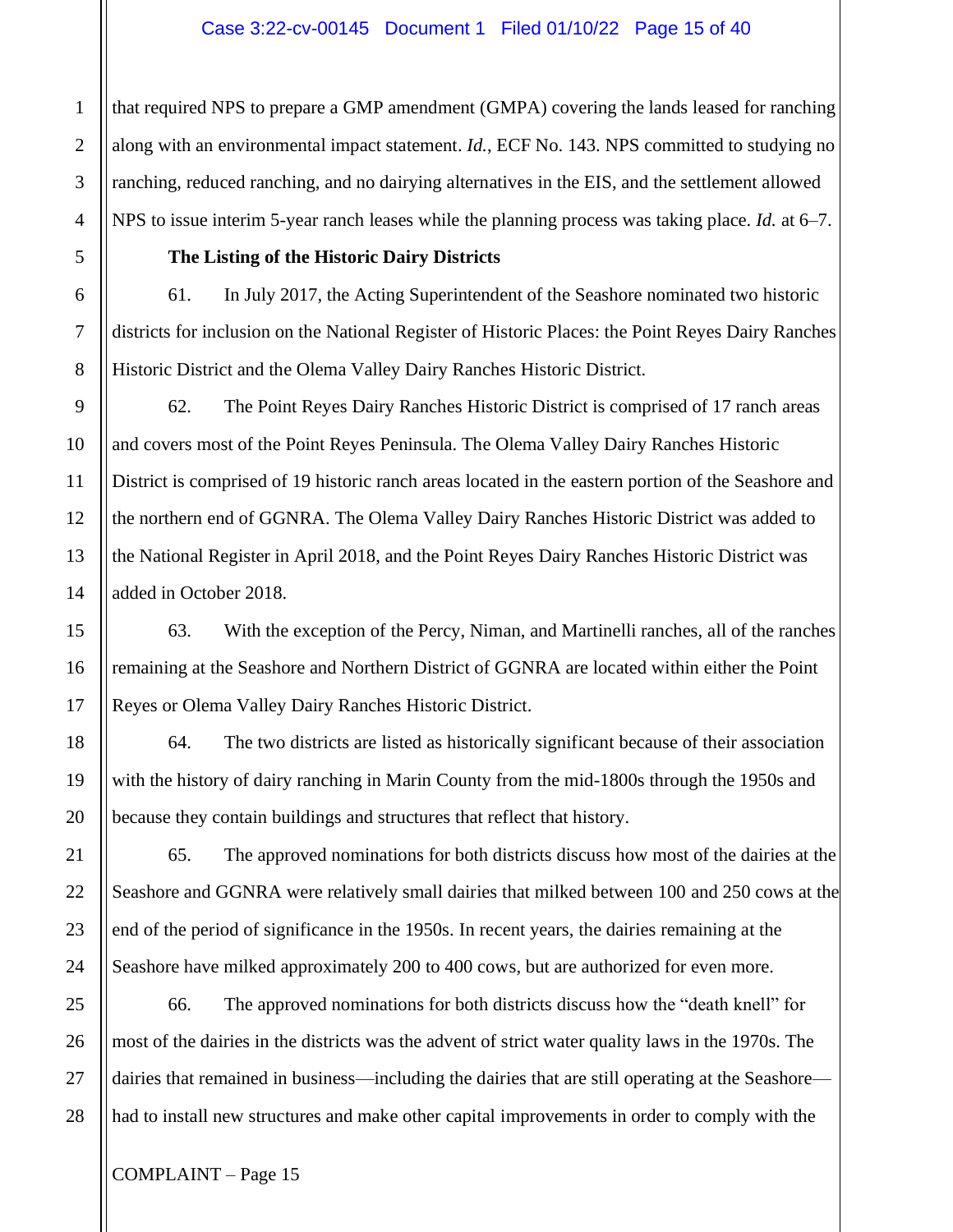## Case 3:22-cv-00145 Document 1 Filed 01/10/22 Page 16 of 40

new water quality laws. Those structures and improvements do not contribute to the historic character of the districts.

#### **NPS's Planning Process and Proposed GMPA**

67. Prior to preparing its EIS for the new GMPA, NPS sought public comment about significant issues and potential alternatives to consider and received thousands of public comments in response.

68. NPS published a draft EIS in August 2019, and a final EIS in September 2020 that studied six alternatives for managing approximately 28,000 acres in the Seashore and GGNRA. Each alternative included strategies to preserve natural and cultural resources and to manage infrastructure, visitor use, ranching, and tule elk. The EIS also included proposed desired conditions for natural resources that would be part of the GMPA.

69. Alternative A was the "no action" alternative that would continue existing management under the 1980 GMP. Under this alternative, NPS would issue new five- or ten-year leases/permits for existing beef and dairy ranches on approximately 27,000 acres. The EIS revealed that 7,600 acres of this area were not zoned for such use under the 1980 GMP, thus admitting that nearly a quarter of the ranching that NPS had authorized for decades violated the 1980 GMP.

70. Alternative B—NPS's "preferred alternative" and "proposed action"––would expand lands zoned for ranching under the 1980 GMP by about 7,000 acres for a total of 28,100 acres under the GMPA: a 33% increase. Within this so-called ranchland zone, NPS would create subzones: 16,900 acres for range, where only cattle grazing could occur unless NPS decided to allow other activities in that zone; 9,000 acres for pasture, where a suite of vegetation management activities such as seeding, mowing, manure dumping, and forage and silage production<sup>1</sup> could occur, along with some new commercial activities; 220 acres for the ranch core, where 18 residentially-occupied ranch complexes and most new commercial activities and

<sup>&</sup>lt;sup>1</sup> Forage and silage production are intensive activities that include seedbed preparation, manure spreading, seeding—typically of non-native plants—and harvest mowing to provide feed for livestock. Silage is cut earlier in the season than forage and is wetter.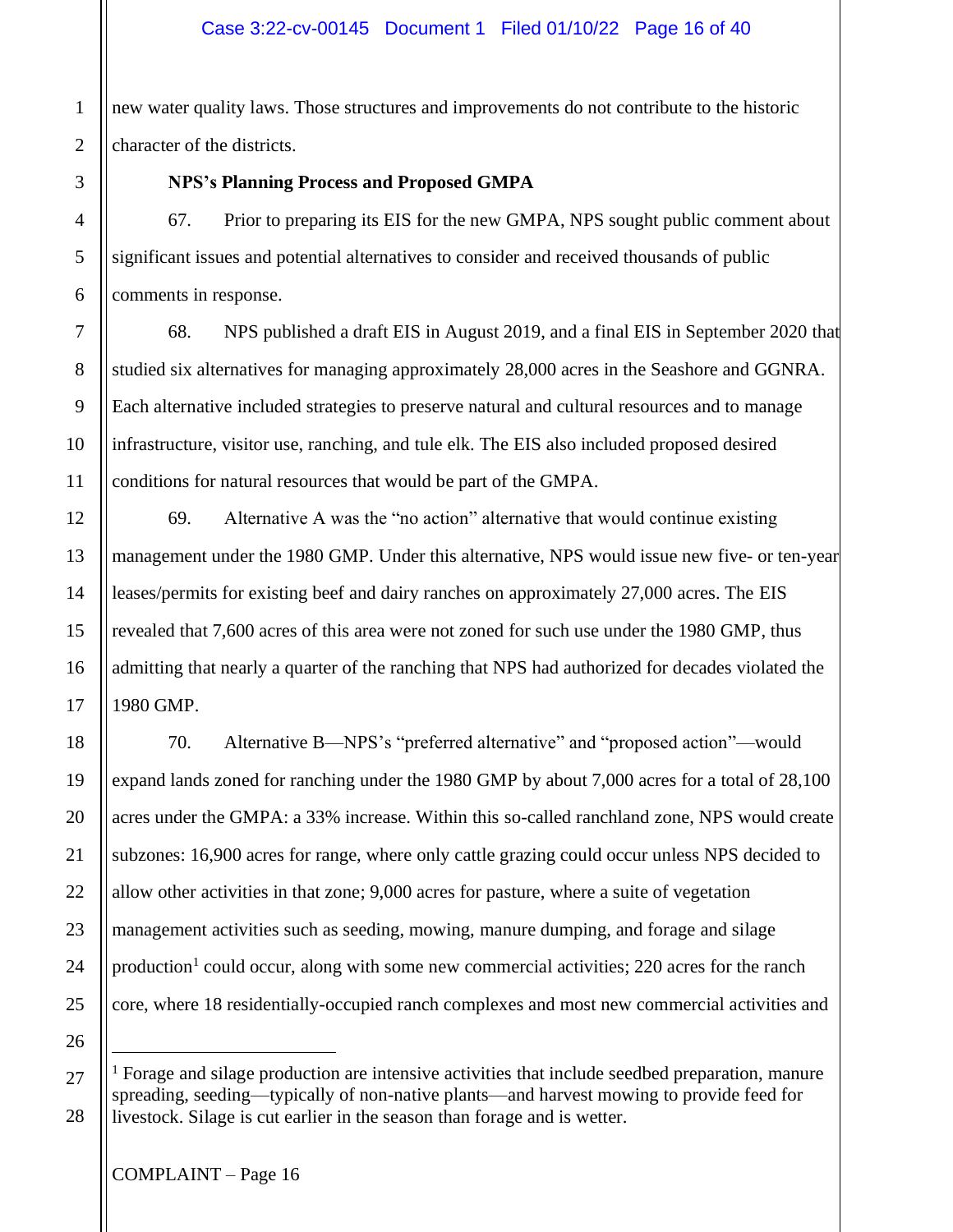### Case 3:22-cv-00145 Document 1 Filed 01/10/22 Page 17 of 40

new infrastructure would occur; and 2,000 acres for resource protection, where ranching activities would supposedly be prohibited unless NPS decided to allow an undefined amount of targeted grazing and other management activities. The GMPA would devote 600 acres, or only 3% of the planning area, to other purposes within a scenic landscape zone.

71. Alternative B included almost everything that ranchers demanded: 20-year leases, quadruple the length of existing leases; expansion possibilities for poultry farming and other livestock, crops, processing facilities, and other commercial activities; lethal control of the Drakes Beach tule elk herd, based on a population cap of 120 animals that would likely require killing 12–18 elk each year; lethal control for the Limantour tule elk herd if elk traveled beyond their core area and established new herds or concentrated on ranchlands; and a generous succession policy that would offer the current leaseholders—many of whom are descendants of prior landowners––new leases at the expiration of old ones, paving the way for ranching to continue in perpetuity. NPS would also allow current, intensive livestock levels:  $2,400$  AUs<sup>2</sup> of beef cattle and 3,115 dairy animals.

72. Alternative C was identical to Alternative B with one exception: NPS would lethally remove the *entire* Drakes Beach tule elk herd.

73. Under Plaintiffs' settlement with NPS, NPS was required to study different alternatives to reduce ranching, eliminate dairying, and phase out ranching. For the reduced ranching alternative in the EIS, Alternative D, NPS did not choose to reduce ranching based on maximizing the protection of the environment or natural resources. Instead, NPS proposed to reduce ranching by eliminating grazing-only leases that lack a ranch complex or substantial infrastructure on approximately 7,500 acres while otherwise allowing existing operations to continue. For the no-dairying alternative, Alternative E, NPS proposed to give dairy operations five years to close or convert to beef ranching. Alternative F, the restoration alternative, would

<sup>2</sup> NPS defines an "animal unit" (AU) as one mature (1,000 pound) cow with or without a calf up to 1 year old or the equivalent based on the average daily forage consumption of 26 pounds of dry matter per day. NPS uses AUs to authorize beef ranches but employs a per-head limit for most dairy operations.

COMPLAINT – Page 17

1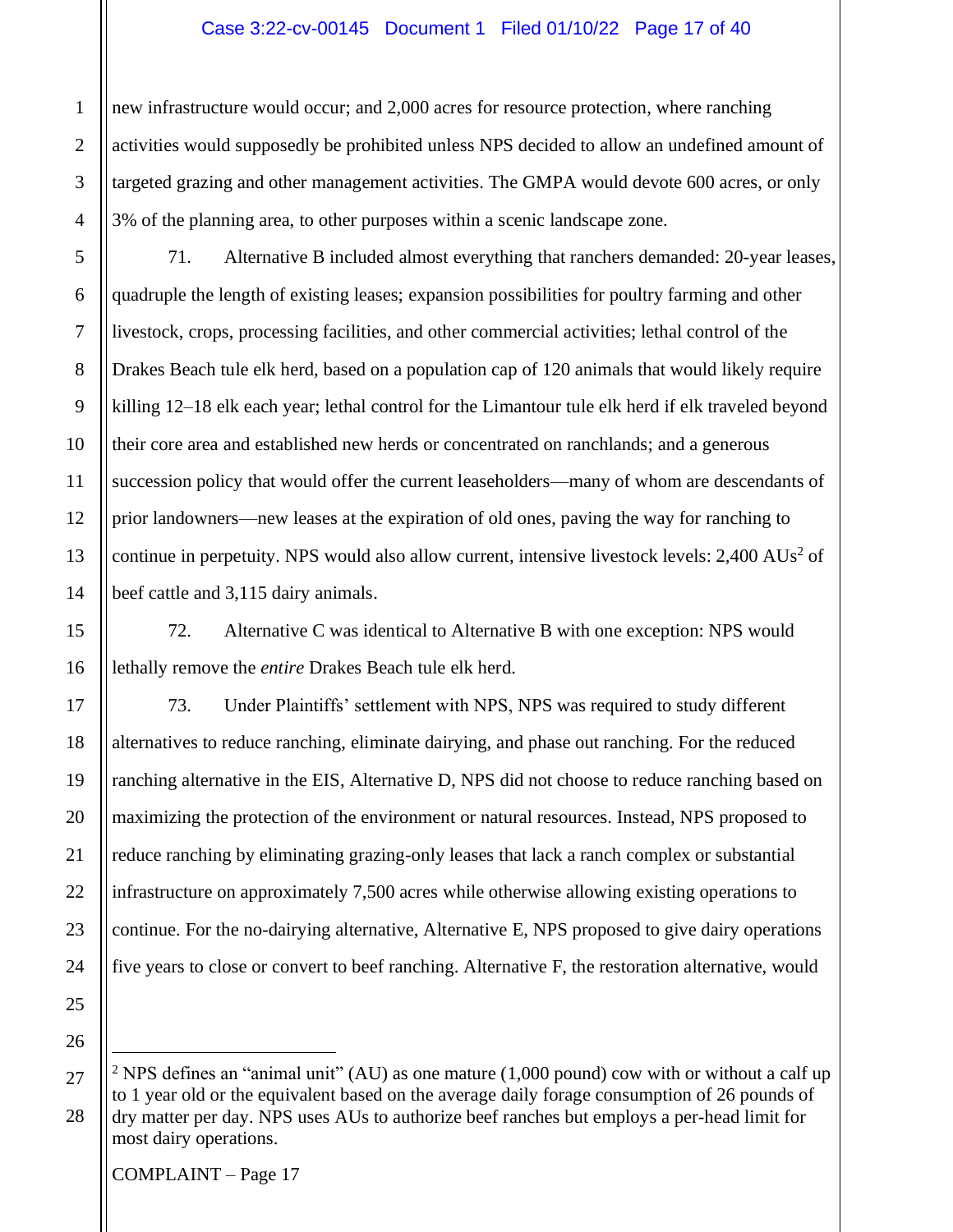#### Case 3:22-cv-00145 Document 1 Filed 01/10/22 Page 18 of 40

discontinue all ranching operations within five years, increase opportunities for visitors to use and enjoy these public lands, and remove the elk fence from Tomales Point.

74. For Alternatives B through E, ranchers would be required to sign a generic lease with standard terms and conditions. Ranch-specific details, including AU or cattle limits, any new commercial activities, maps delineating subzones, maintenance requirements, and mitigation measures, would be included in a separate ranch operating agreement (ROA). NPS would negotiate these details with ranchers but would not conduct any environmental analysis or accept public comment for ROAs, with the exception of a few types of potential commercial activities, before doing so. NPS would revisit the ROAs and allow for changes annually.

75. For each of the action alternatives, the EIS provided little detail about activities that would support public uses. NPS explained that public use projects would occur "over time" and "subject to available funding" but did not provide any certainty that NPS would complete projects, maintenance, or other work to benefit public use and enjoyment.

76. In contrast, the EIS assumed that NPS would undertake a substantial amount of new work to facilitate projects that would benefit ranchers, including lethal control and hazing of tule elk herds, new commercial activities, new infrastructure projects, and more. NPS did not question its ability to handle this additional workload, even though the agency has failed to effectively monitor and manage ranch leases in past years.

77. During the planning process, NPS received thousands of public comments. Of the commenters who supported a specific alternative, approximately 91.4% of commenters opposed ranching on various grounds, while only 2.3% of commenters supported NPS's preferred alternative to continue ranching operations.

78. Plaintiffs and their members, supporters, and allies submitted detailed comments at every opportunity during the planning process. Plaintiffs flagged substantial deficiencies in the agency's analysis, provided documentation of on-the-ground problems and impacts associated with ranching, asked numerous questions about potential impacts and NPS's plans, and called on NPS to phase out ranching and restore former ranchlands for public use and inspiration.

79. Other federal and state agencies also provided critical comments to NPS on the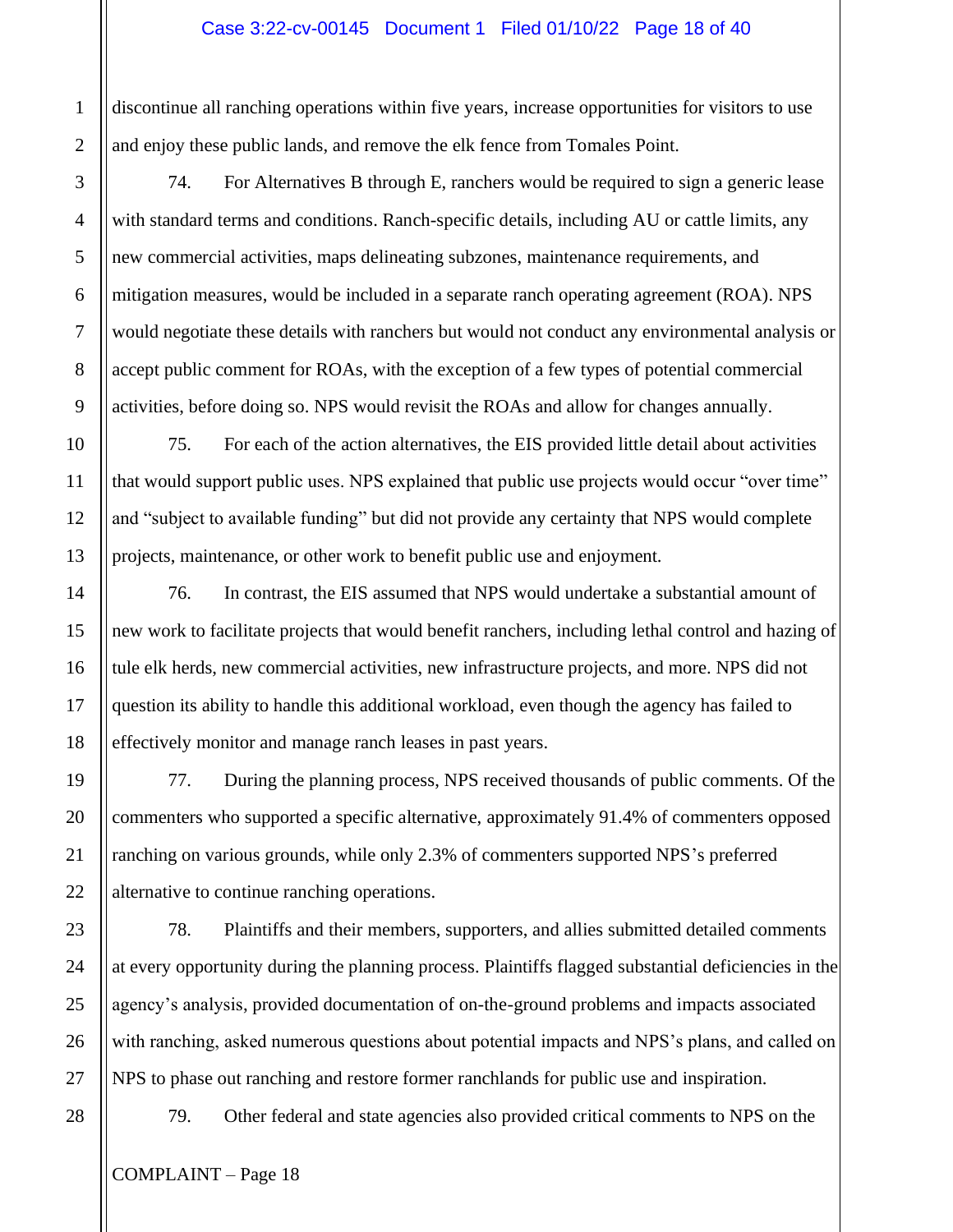EIS. The U.S. Environmental Protection Agency (EPA) urged NPS to analyze the water usage of proposed activities and consider the impact of climate change on future water supply. The San Francisco Regional Water Quality Control Board (Water Board) was also critical of the agency's water quality analysis, urged NPS to consider the technical and financial feasibility of the proposed mitigation measures, and revealed that implementation of best management practices at ranches have been inadequate to stop exceedances of state water quality standards.

80. NPS did not fully address or respond to many of the comments submitted by Plaintiffs, other members of the public, and other agencies. The final EIS made limited changes to the DEIS and the proposed action despite overwhelming demand for NPS to choose a different alternative and to better disclose and evaluate impacts of ranching.

## **The EIS's Incomplete Baseline Discussion and Impact Analysis**

81. The EIS for the GMPA purported to analyze the impacts of the six alternatives on water resources, tule elk, vegetation, cultural resources, socioeconomics, and other resources. But the EIS was incomplete or inaccurate in several overarching ways, particularly related to the analysis of the impacts from Alternative B, the proposed GMPA.

82. First, the EIS did not fully describe the environmental baseline of the planning area. The EIS included broad and general information about resources across the planning area. It largely excluded site-specific information about natural and cultural resources, existing ranch infrastructure and operations, and past monitoring and compliance issues for each ranch.

83. For example, for cultural resources, NPS focused almost exclusively on the history of ranching, nearly ignoring cultural resources and history related to the Coast Miwok's presence at the Seashore since time immemorial. NPS used a lack of baseline information to decline a detailed analysis of effects on archaeological resources, stating in an appendix to the EIS that the small number of known resources located in the planning area did not warrant such an analysis. But the EIS did not disclose that the 72 Native American archaeological sites which comprise the Indigenous Archaeological District likely constitute only a small fraction of the sites at the Seashore (and in the planning area), because only 6% of the Seashore has been intensively surveyed for archaeological resources.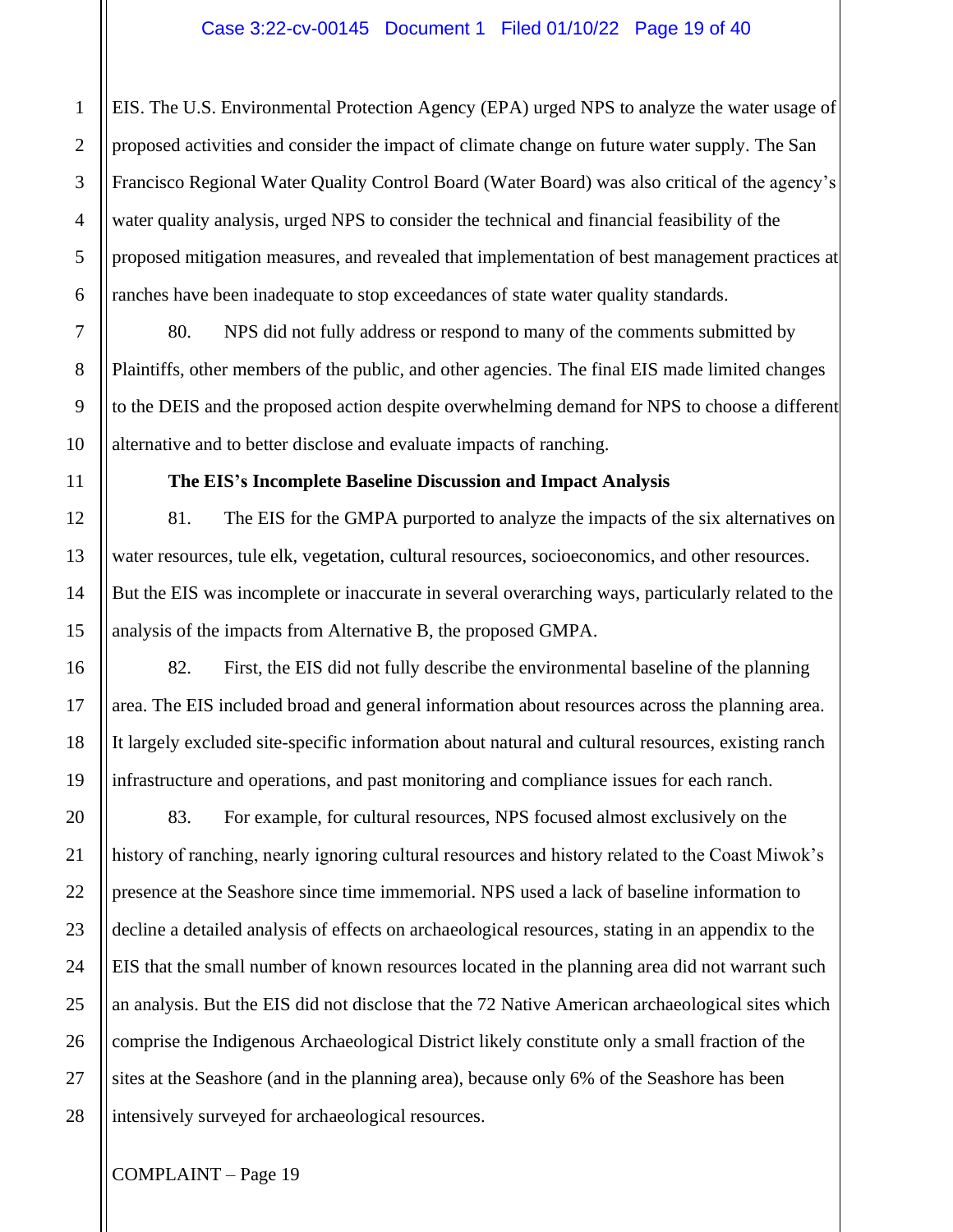### Case 3:22-cv-00145 Document 1 Filed 01/10/22 Page 20 of 40

84. The EIS also included little baseline information about water resources, particularly for the Pacific Drainages, the ASBS areas, and Drakes Bay watershed and wilderness area. It included less than a page about baseline conditions for water quantity issues, and included conflicting information about the amount of water that ranches consume. Although it admitted ranchers may use more than 100 million gallons per year, the EIS did not identify the specific surface water and groundwater sources that supply such large quantities of water.

85. Second, the EIS did not analyze or disclose the impacts of proposed ranching operations at a site-specific level for each of the 31 ranching allotments. The EIS did not include specific details about the operations, infrastructure, or natural resources at each ranch. But the EIS nonetheless asserted that additional NEPA analysis would not be required prior to issuance of 20-year leases or implementation of most ranching activities.

86. This lack of site-specific analysis for ranching alternatives stemmed, in part, from deferring critical decisions about the scope and details of each ranch's operations—including the actual number of cattle and other livestock allowed, which new commercial operations and management activities could occur, and what maintenance and mitigation measures would be required—until NPS negotiates ROAs with each rancher. The environmental impacts of many of those key decisions will not be disclosed to the public or analyzed in another NEPA analysis.

87. Third, the EIS assumed that a new subzoning framework—which would allow different ranching activities in pasture, ranchland, and ranch core subzones––along with mitigation measures and management activities would reduce impacts from the baseline. But NPS has yet to formally determine where all subzones are located through on-the-ground verification of ranches and resources. The EIS did not explain how and when NPS would delineate all boundaries for subzones or other exclusion areas *on the ground* to ensure that cattle or other livestock and activities are contained in the proper subzone. The EIS also did not evaluate whether subzoning would be effective, which is a particular concern given that existing barriers have not prevented cattle from grazing in off-limit areas.

88. The EIS also failed to evaluate the generic mitigation measures included in its attached appendices, or consider their effectiveness or feasibility. Many have yet to be developed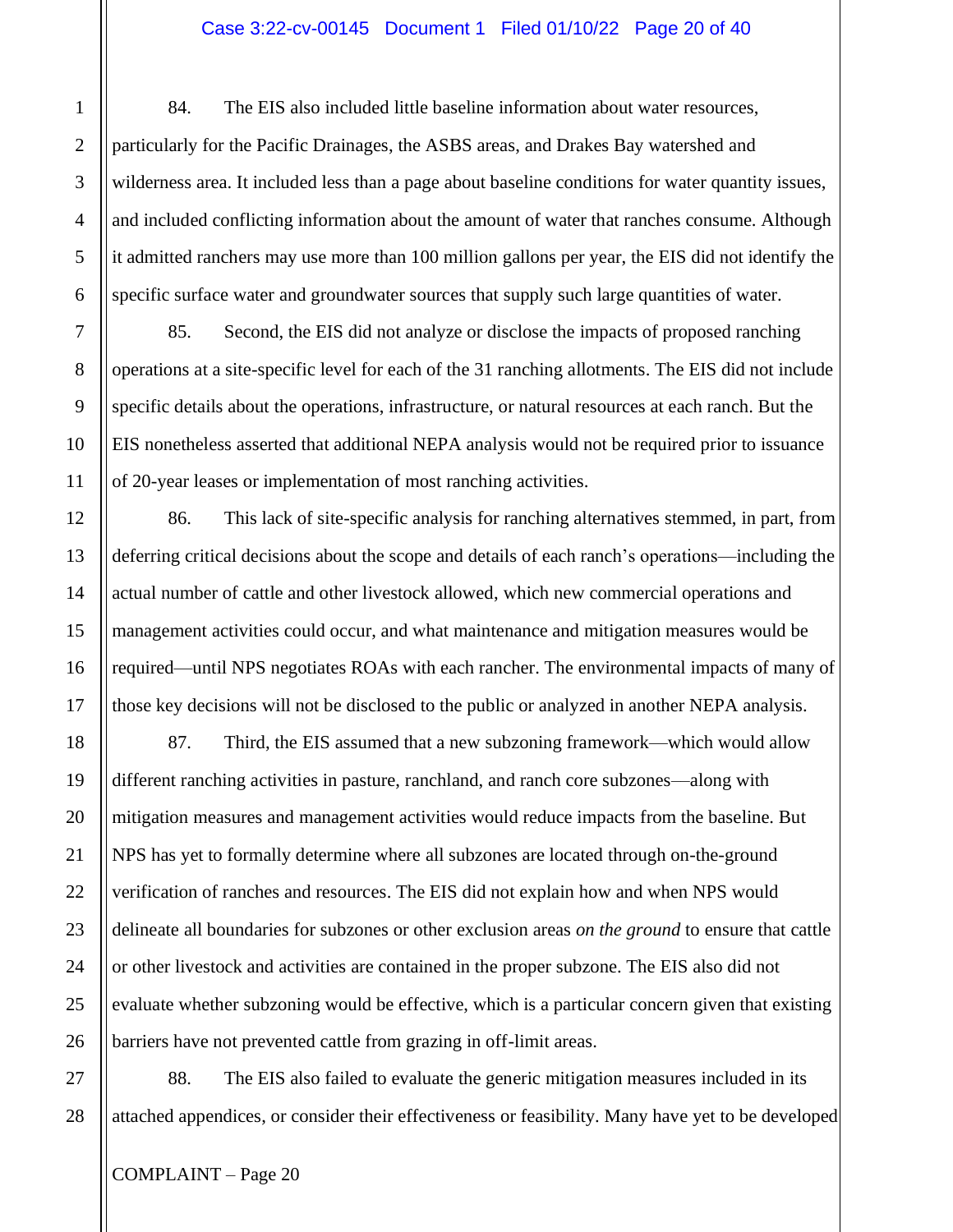#### Case 3:22-cv-00145 Document 1 Filed 01/10/22 Page 21 of 40

or defined, making it uncertain what measures will ultimately be required, whether they will be effective for site-specific conditions at each ranch, and whether they will provide the maximum protection for the natural environment as a whole. The EIS also failed to address other measures that would provide greater protection to natural resources, such as prohibiting silage mowing during bird nesting season and prohibiting cattle from entering all surface waters and wetlands.

89. The EIS simply asserted that mitigation measures would be implemented and effective, even though full implementation may take years and is dependent on funding and priorities. It is uncertain how much funding ranching leases will generate, since NPS has yet to conduct a new appraisal process that will purportedly establish fair market value of the leases after decades of collecting below-market lease payments. And it is unknown whether NPS will secure the additional funding that is needed from internal and external sources.

90. Fourth, the EIS provided little information about the expected impacts of climate change and largely ignored how ranching will exacerbate these effects, even though NPS has recognized that climate change poses one of the greatest threats in the Seashore's history. Most notably, the EIS largely ignored that climate change is expected to exacerbate water quality and quantity problems, assuming instead that tens of millions of gallons of water would continue to be available for ranching consumption each year.

91. Finally, the EIS focused on many benefits of ranching and the proposed GMPA while downplaying or ignoring adverse impacts for numerous resources, including the following:

92. For water resources, although NPS has completed little monitoring of water quality over the past decade and none in the past few years, the EIS claimed improvements in water quality had occurred and would continue to occur while ignoring that the data has revealed chronic violations of state water quality standards. Neither did the EIS evaluate whether or how ranches would comply with state water quality standards. Instead, the EIS claimed that the GMPA would reduce pollution compared to the baseline without specifying by how much or how long such reductions would take.

93. For tule elk, NPS touted the benefits of its 120-elk population cap for the Drakes Beach herd, which was purportedly chosen to keep the Drakes Beach herd viable while ensuring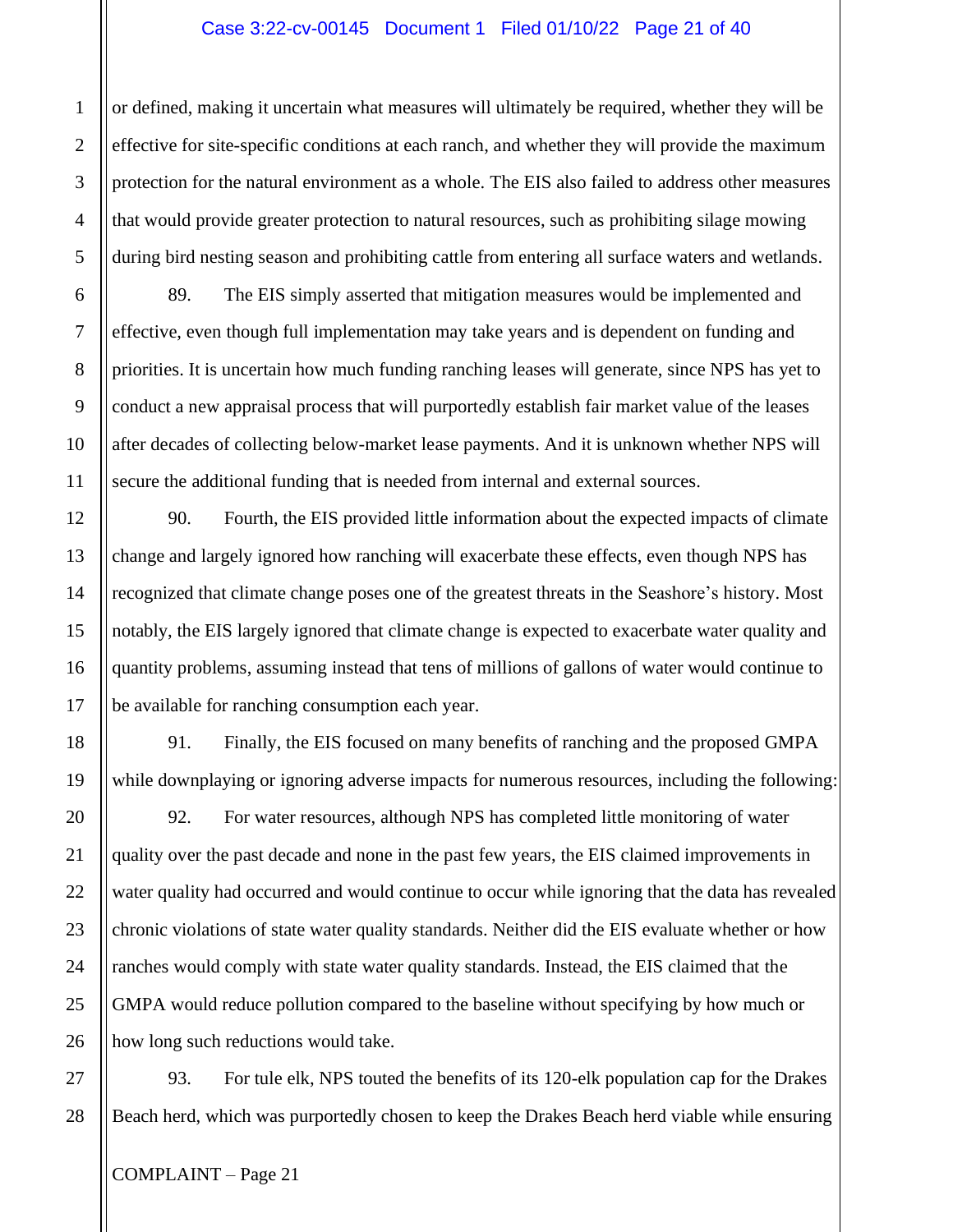## Case 3:22-cv-00145 Document 1 Filed 01/10/22 Page 22 of 40

adequate forage for cattle on nearby ranches. But in choosing that population threshold and analyzing the issue of forage competition between tule elk and cattle, the EIS used a numerical model that relied on several baseless or incorrect assumptions, including that the animals are evenly distributed throughout the study area. The EIS also discussed the issue of Johne's disease<sup>3</sup> very briefly and without analyzing whether additional mitigation measures related to manure management might protect tule elk from its spread.

94. For grasslands, the EIS admitted that livestock grazing would perpetuate existing, significant problems with invasive species while ignoring that this would fail to achieve the GMPA's desired condition to limit invasive species. The EIS also focused on specious claims that livestock grazing is needed to maintain grasslands, while brushing aside the substantial benefits to wetlands, coastal dunes, and coastal prairie if ranching is reduced or removed.

95. For public use and enjoyment, the EIS provided only a cursory analysis of the impacts of ranching, largely ignoring important issues such as potential safety risks from cattle, industrial traffic, and manure disposal. The EIS also unreasonably assumed that public visitation levels would remain flat if NPS restored public use to the 28,000 acres that are currently devoted to private, commercial uses.

96. As a result of these and other issues, the EIS did not fully or accurately analyze the impacts of the proposed alternatives upon many resources and recreational uses of the Seashore and GGNRA.

**Water Quality Issues and Developments**

97. During and after NPS's preparation of the EIS, several significant developments related to water quality issues at the Seashore and GGNRA arose.

*Regional Water Board Regulation and Compliance*

98. Throughout the EIS and planning process, NPS relied heavily on the Water Board's regulation of ranches to address water quality impacts and concerns.

<sup>&</sup>lt;sup>3</sup> Johne's disease is a diarrheal wasting disease of livestock and wild ungulates caused by the bacteria *Mycobacterium paratuberculosis*.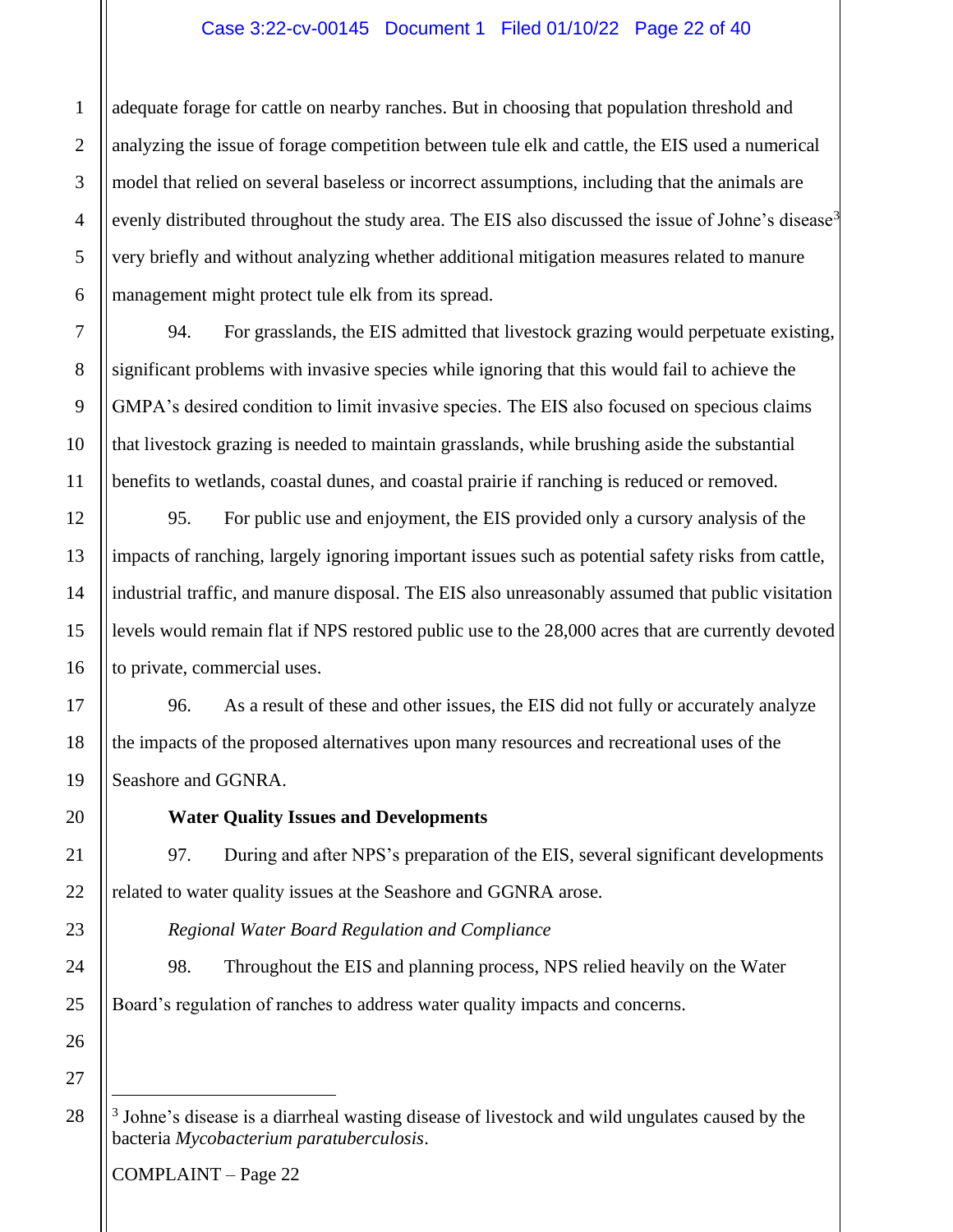#### Case 3:22-cv-00145 Document 1 Filed 01/10/22 Page 23 of 40

99. The Water Board has adopted a Water Quality Control Plan for the San Francisco Basin (Basin Plan) that designates beneficial uses—including groundwater recharge, water contact and noncontact recreation, cold and warm freshwater habitat, and wildlife habitat—along with water quality objectives for surface water and groundwater in the planning area. Water quality objectives include narrative and numeric standards for bacteria, temperature, turbidity, dissolved oxygen, nitrates, and other parameters.

100. Beef ranches on lands that drain to Tomales Bay are subject to a Conditional Waiver of Waste Discharge Requirements for Grazing Operations in the Tomales Bay Watershed, Order No. R2-2018-0046 ("the Conditional Waiver"). The Water Board issued the Conditional Waiver in 2018 as part of its efforts to address water quality impairments for pathogens and sediment in Tomales Bay and its major tributaries, including Lagunitas Creek, through Total Maximum Daily Loads (TMDL)<sup>4</sup> under the CWA. The Conditional Waiver requires covered dischargers to, *inter alia*, comply with water quality objectives in the Basin Plan and not cause or contribute to exceedances of any water quality standards, and to submit annual certifications that provide information about inspections completed, water quality problems, and other actions required.

101. In November 2020, NPS's range manager signed and submitted annual certifications for the beef ranches but did not report that all of the required inspections were conducted during the dry and wet seasons. The certifications also revealed that additional management practices are needed to improve water quality for the grazing operations but lacked the required detail about the problems and remedies taken to correct those problems.

102. The Water Board regulates discharges of waste from confined animal facilities, including dairies, under the General Waste Discharge Requirements for Confined Animal Facilities Within the San Francisco Bay Region, Order No. R2-2016-0031 ("CAF Order"). This CAF Order prohibits, *inter alia*, dairies from causing or contributing to an exceedance of any applicable water quality objective in the Basin Plan. To obtain coverage, the CAF Order required

<sup>&</sup>lt;sup>4</sup> Section 303(d) of the CWA requires a TMDL, which establishes the maximum amount of a pollutant allowed in a waterbody, for waterbodies that do not meet water quality standards.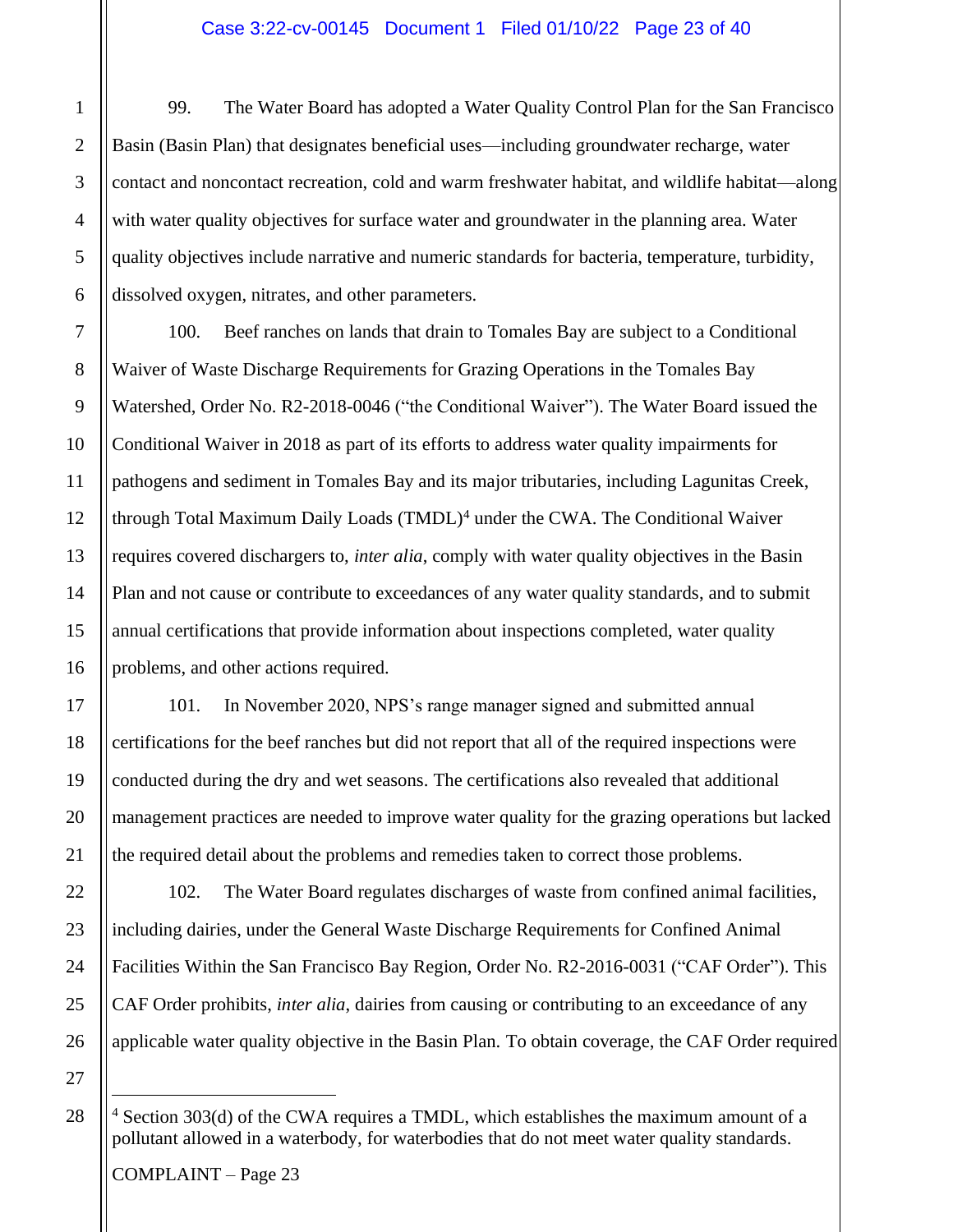dairies that had been covered under the Water Board's Conditional Waiver of Waste Discharge Requirements for Existing Dairies—which expired in June 2020—to enroll by submitting a notice of intent form by September 1, 2020.

103. On information and belief, the dairies at Point Reyes were covered under the Conditional Waiver of Waste Discharge Requirements for Existing Dairies, but multiple dairies submitted notices of intent to be covered after the September 2020 deadline in the CAF Order. In those notices of intent, some dairies reported that they confine dozens more cattle and have access to thousands of additional acres for manure disposal than the EIS disclosed.

*California Coastal Commission*

104. In October 2020, NPS prepared a Coastal Consistency Determination (CD) for the California Coastal Commission (CCC) that purported to explain why the proposed GMPA was consistent to the maximum extent practicable with the California Coastal Act of 1976, as required under the Coastal Zone Management Act.

105. The CCC's staff disagreed with NPS and found that the GMPA was inconsistent with state coastal laws and policies for marine resources and water quality. They found the lack of water quality monitoring was "concerning" and that available data showed violations of water quality standards, particularly for streams that drain to Drakes Estero and the Pacific Ocean. Staff faulted NPS for not proposing adequate measures to address these issues and for lacking a plan to ensure that promised actions result in compliance with water quality standards.

106. After receiving nearly 45,000 comments nearly all of which urged the CCC to find the GMPA inconsistent with state coastal laws and policies, the CCC narrowly issued a conditional concurrence with NPS's CD on April 22, 2021. The CCC required NPS to develop a new water quality plan that includes a new strategy for improving and monitoring water quality on a set timeline *before* NPS issues new ranching leases, along with a climate action plan that addresses greenhouse gas emissions from ranching.

*Water quality monitoring*

107. In January 2021, Plaintiff WWP hired a third-party expert engineer to conduct water quality monitoring of drainages at the Seashore's dairy and beef cattle ranches—including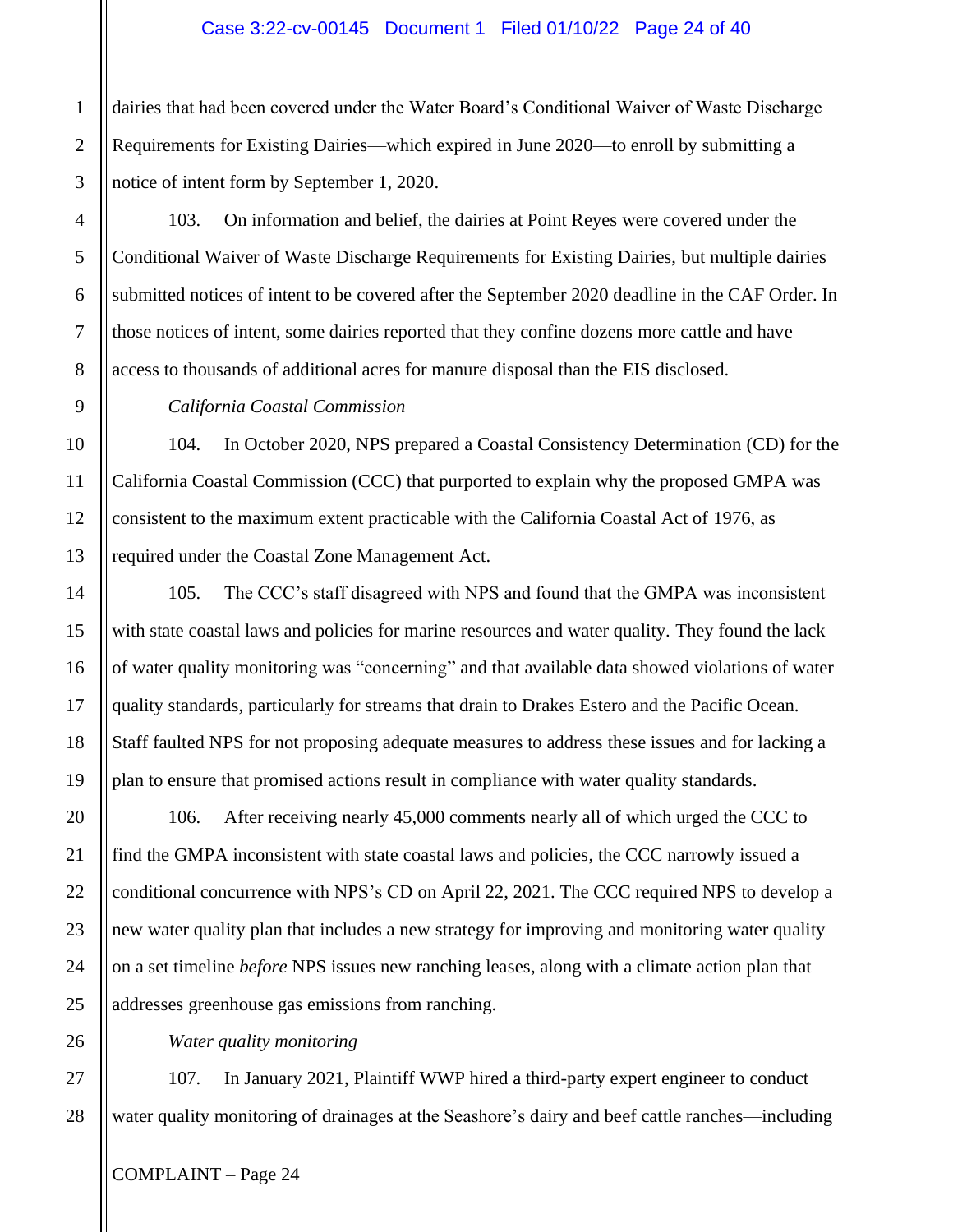#### Case 3:22-cv-00145 Document 1 Filed 01/10/22 Page 25 of 40

those that have implemented best management practices to reduce water pollution. The expert concluded that "[b]acteria contamination of surface water significantly exceeds applicable water quality criteria despite the reported implementation of cattle waste management actions." These exceedances pose "[i]mminent human health risks," particularly in places where people are likely to have direct water contact.

108. In response, the April 2021 Water Board's Executive Officer Report found that WWP's sampling appeared to be of "good quality," concurred that water quality "is poor despite existing pollution prevention ranch practices," and concluded that "additional progress is needed to meet water quality standards during every season and in all sample locations."

*Drought*

109. In December 2020, Marin County passed a resolution declaring an agricultural emergency drought that was retroactive to January 2020. The resolution declared that the drought was "very dire and is becoming even more grim as holding ponds across the county reach critically low levels."

110. That fall, NPS prepared an "emergency" water use application to pump water from Kehoe Creek because J Ranch had run out of water to clean its milking facilities and support its dairy cows. Notably, a similar "emergency" occurred just a few years before, with NPS allowing pumping of Kehoe Creek during the 2013–2015 drought.

111. In May 2021, Marin County issued a county-wide drought emergency after experiencing the lowest rainfall in a 16-month period since 1880.

112. That spring, the operator of the oldest and largest dairy on the Seashore—Robert McClure––announced that he had sold his dairy cattle and closed his dairy at I Ranch due to dwindling surface water and a groundwater aquifer that stopped recharging. At that point, the ongoing drought in Marin County was worse than any other since 1977. Nevertheless, he announced plans to retain his lease to raise heifers at the Seashore to support his Petaluma ranch.

113. On information and belief, these drought conditions have prompted ranchers to truck in unknown amounts of water along with hay to support their operations. This increases traffic, greenhouse gas emissions, and other air emissions at the Seashore. Yet the NPS has not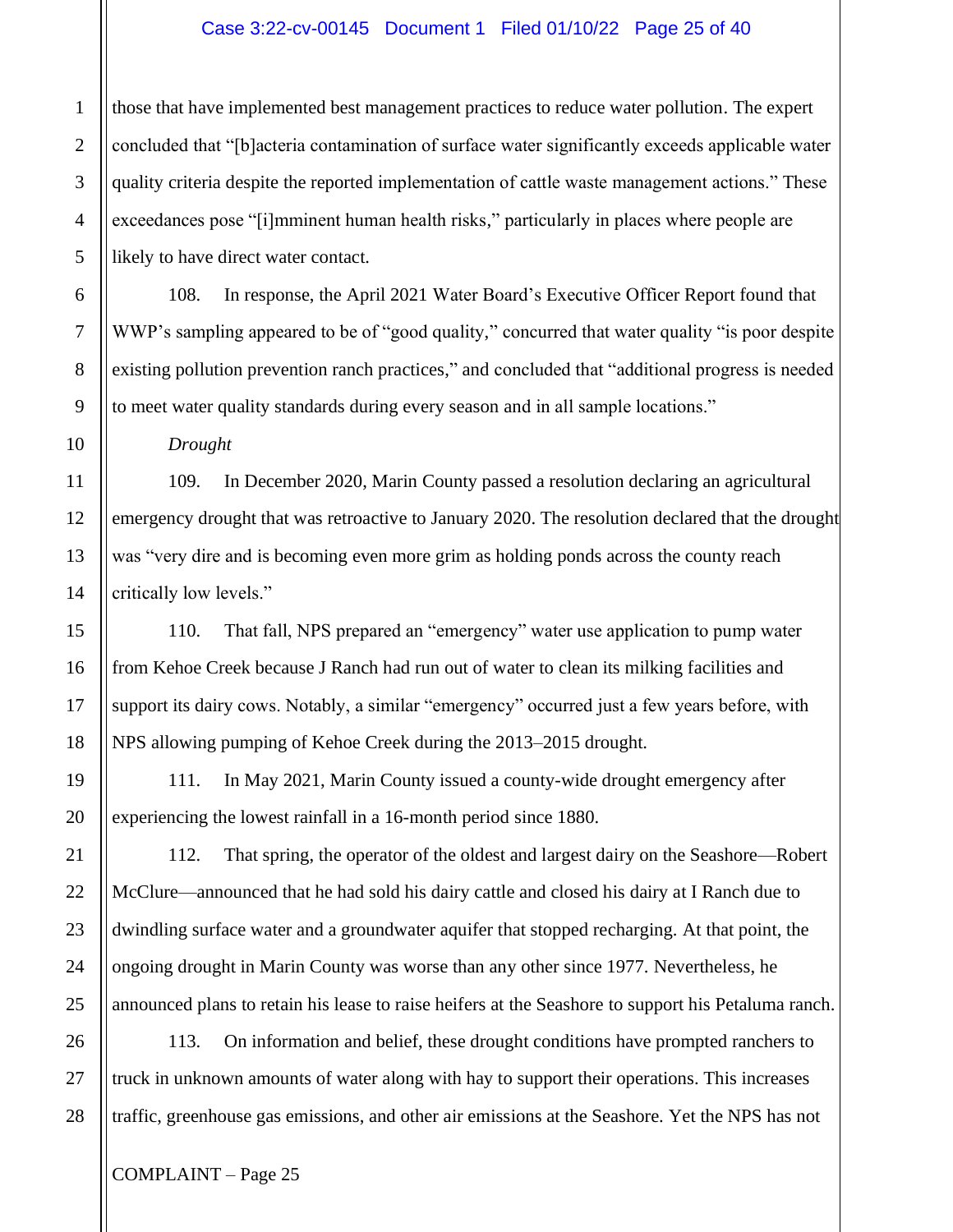considered these impacts, nor required ranchers to curtail water usage to protect water resources—which include salmon-bearing streams, wetlands, and groundwater––during drought.

## **Endangered Species Act Consultation**

114. On March 18, 2021, NMFS issued a Biological Opinion (BiOp) that found the proposed GMPA is likely to adversely affect Central California Coast coho salmon, steelhead trout, and Chinook salmon—species listed under the ESA. NMFS concluded that the recovery of these populations at the Seashore and GGNRA "depend upon programs that protect and restore aquatic habitats in watersheds and the continued reduction of impacts from land use and water withdrawal." NMFS ultimately found that the GMPA will not jeopardize the continued existence of the fish populations. However, NMFS included certain mandatory actions—"reasonable and prudent measures" and associated "terms and conditions"—in the BiOp to ensure that NPS minimizes the amount of harm caused by the GMPA to ESA-listed fish. These required actions include ensuring that riparian fences—in the limited areas they exist––are maintained and repaired in a timely fashion to prevent cattle from accessing streams where salmonids are found.

115. On June 4, 2021, the U.S. Fish and Wildlife Service (FWS) issued a BiOp that found the proposed GMPA is likely to adversely affect California red-legged frog, western snowy plover, Myrtle's silverspot butterfly, beach layia, Sonoma Alopecurus, and the Sonoma spineflower, all species listed under the ESA. The FWS BiOp included mandatory reasonable and prudent measures and associated terms and conditions to reduce the impacts of the GMPA on ESA-listed species. Notably, these required NPS to develop a "raven management program" to help reduce raven predation and thereby protect snowy plovers and include raven control measures in ROAs/leases.

**NPS's Record of Decision**

116. On September 13, 2021––exactly 59 years after President Kennedy signed the Point Reyes Act into law—NPS issued the ROD adopting the GMPA based on Alternative B, the proposed action in the EIS, with minor modifications. The ROD included a nonimpairment determination under the Organic Act, revealing for the first time why NPS believes continuing ranching at the Seashore and GGNRA is consistent with the agency's legal duties.

1

2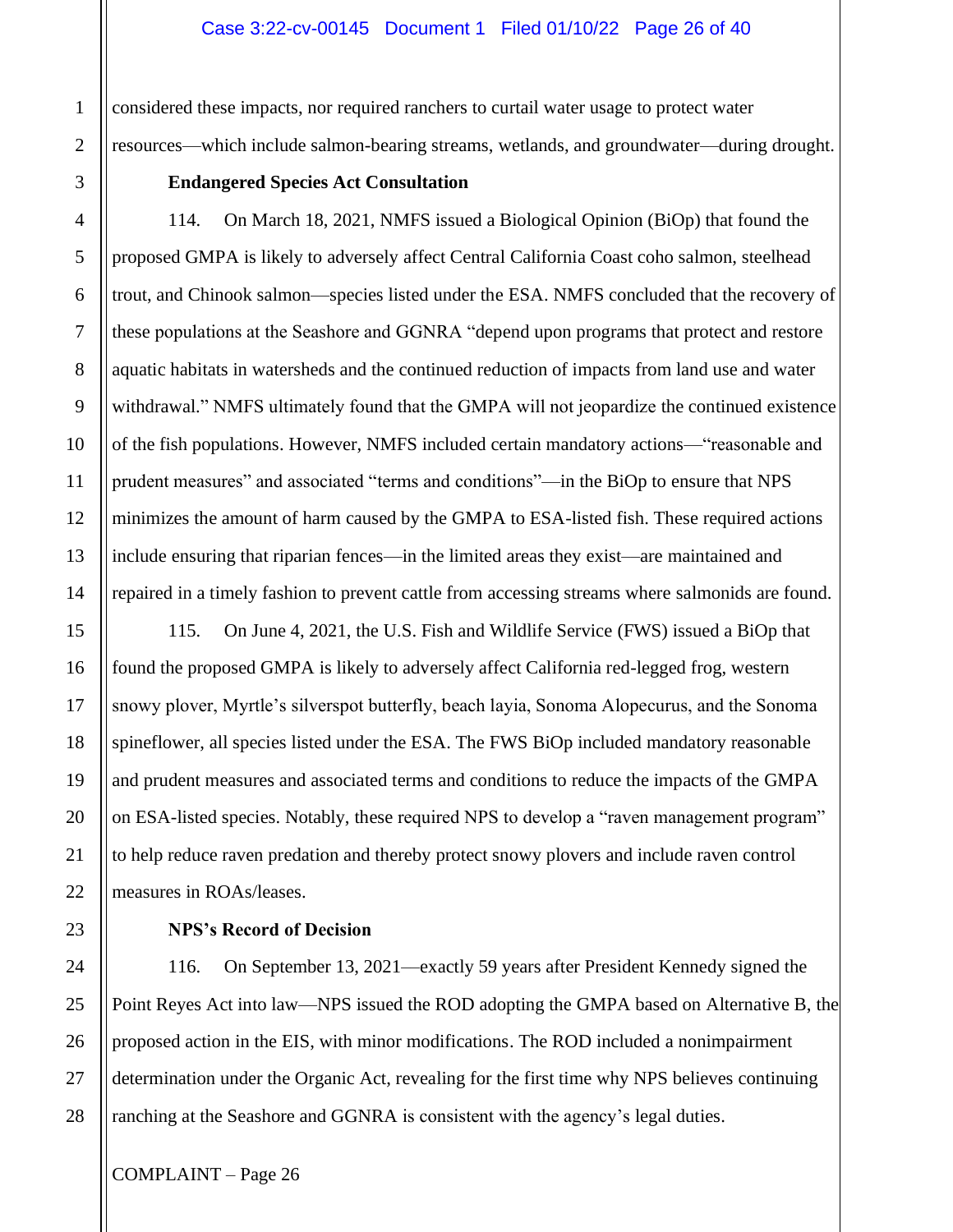117. The same day, the Point Reyes National Seashore Superintendent signed a Succession Policy outlining NPS's procedures for making leasing decisions at the Seashore and GGNRA, which the ROD referenced extensively.

#### *Modified Alternative B*

118. Under the modified Alternative B adopted in the ROD, and due to the recent closure of I Ranch, NPS will allow five dairies with approximately 2,425 dairy cattle to operate at the Seashore. This would modestly reduce the acreage devoted to manure management and forage production and add the 580-acre Allotment 4 to the scenic landscape zone. But the ROD did not address whether NPS had accepted the McClure's plans to maintain a lease at I Ranch for raising heifers.

119. The ROD also announced that NPS will require the remaining dairies, through their initial ROAs, either to modernize manure management practices and infrastructure, convert to beef operations, or cease dairy operations. But the ROD provided no detail about the dairy modernization requirement, and the EIS did not disclose that any dairy practices or infrastructure are outdated, making the scope and effect of this new requirement unclear.

120. For beef operations, the ROD required NPS to convert a 259-acre grazing pasture in GGNRA to seasonal grazing and discontinue 280 acres of forage production on beef ranches.

121. The ROD announced that the GMPA would allow ranchers to add, as part of their initial ROAs, dozens of sheep or goats to their livestock operations, and begin farm stays or ranch tours without additional analysis under NEPA. Ranchers could also propose a suite of new commercial activities—including chickens, irrigated row crops, processing facilities for dairies, and mobile slaughterhouses––for NPS to consider and analyze further.

122. For tule elk, NPS increased the population threshold for the Drakes Beach herd from 120 to 140 without explanation. NPS also promised to coordinate its elk management with the Federal Indians of the Graton Rancheria (FIGR), the federally-recognized tribe in the area.

123. NPS added and modified some mitigation measures that must be included in the initial ROAs to address, among other things, terms and conditions of the BiOps and additional requirements from other agencies. NPS would also adopt a new water quality strategy along with

1

2

3

4

5

6

7

8

9

10

11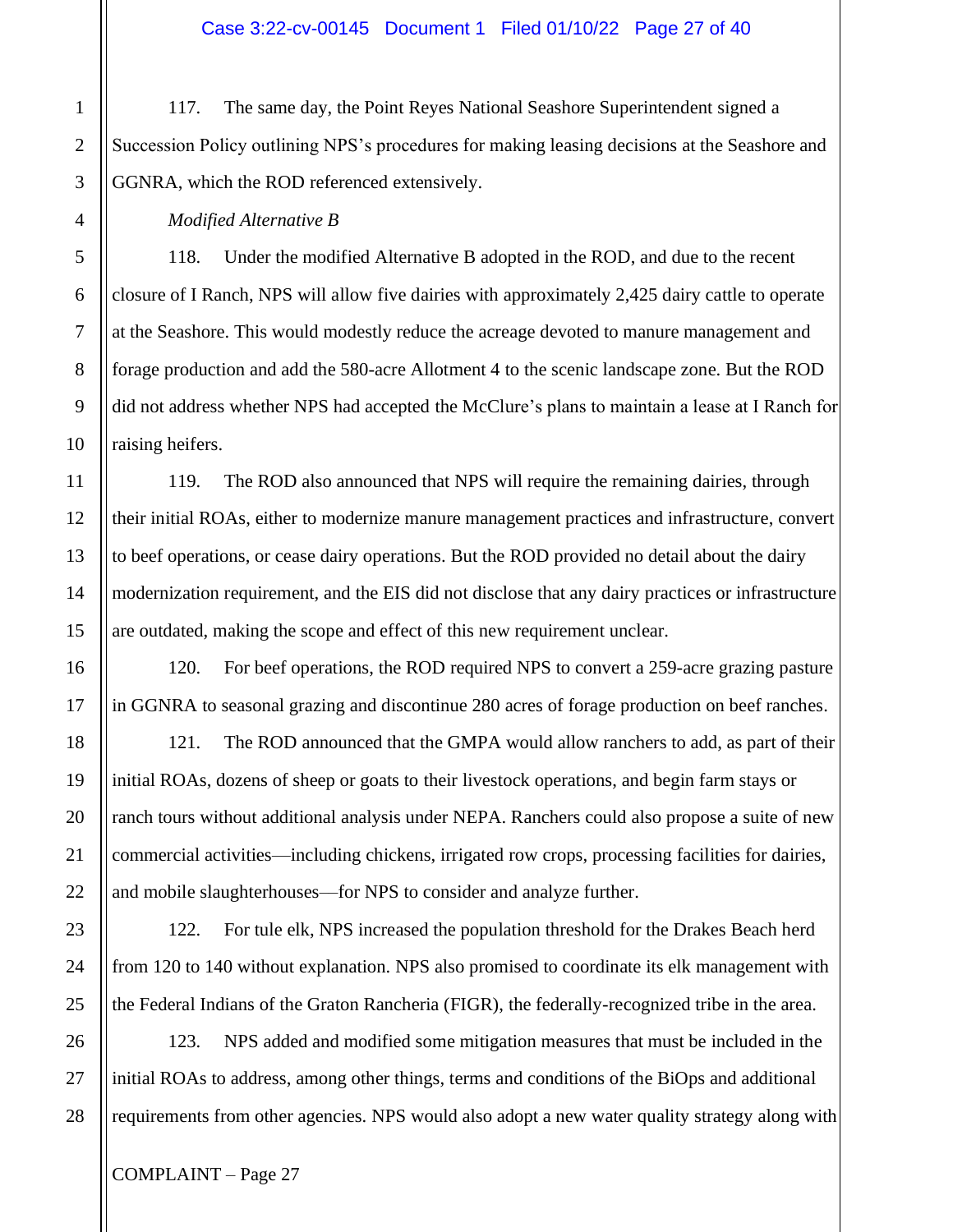#### Case 3:22-cv-00145 Document 1 Filed 01/10/22 Page 28 of 40

a climate action strategy as required by the CCC. But NPS did not develop or adopt these plans—including the raven management program required by FWS––prior to the ROD, making their scope, effectiveness, and environmental impacts unclear.

#### *Primary justifications for the GMPA*

124. The ROD provided a few key reasons for adopting modified Alternative B.

125. First, the ROD claimed that the chosen scheme will improve natural resource conditions compared to current conditions due, in part, to the new zoning framework, even though only 3,200 acres are protected from ranching's impacts in the resource protection or scenic landscape zones while the remaining 25,500 acres are zoned for ranching uses. NPS claimed that the 2,000-acre resource protection zone includes "known sensitive resources such as listed species and riparian areas" and that intensive activities would be limited to pasture and ranch core subzones, which supposedly lack sensitive resources.

126. But the EIS admitted that sensitive resources *are* located in the range zone, which includes 81% of the planning area's wetlands and 65% of the riparian forests/shrublands that support sensitive resources, and in the pasture zone, which includes 27% of the planning area's coastal prairie and 3% of coastal dunes that support a diversity of sensitive species. Other uncertainties about when, where, and how NPS would implement subzones and exclude cattle in areas make any potential benefits unknown and questionable. Further, the ROD ignored that activities in the ranch core can have an outsized impact on sensitive resources *outside* of that subzone, particularly related to water pollution and consumption.

127. Second, the ROD stated that the chosen alternative's continuation of ranching would support cultural resources and the Olema Valley Dairy Ranches and Point Reyes Peninsula Dairy Ranches Historic Districts. The ROD concluded that continuing ranching is the preferred preservation treatment and explained that NPS's agreement with FIGR to help manage elk and ranchlands would support preservation of cultural resources.

128. Neither the ROD nor the EIS grappled with the fact that modern ranching particularly modern dairying—is fundamentally different than ranching as it was practiced during the Historic Districts' period of significance. The chief reason why most of the prior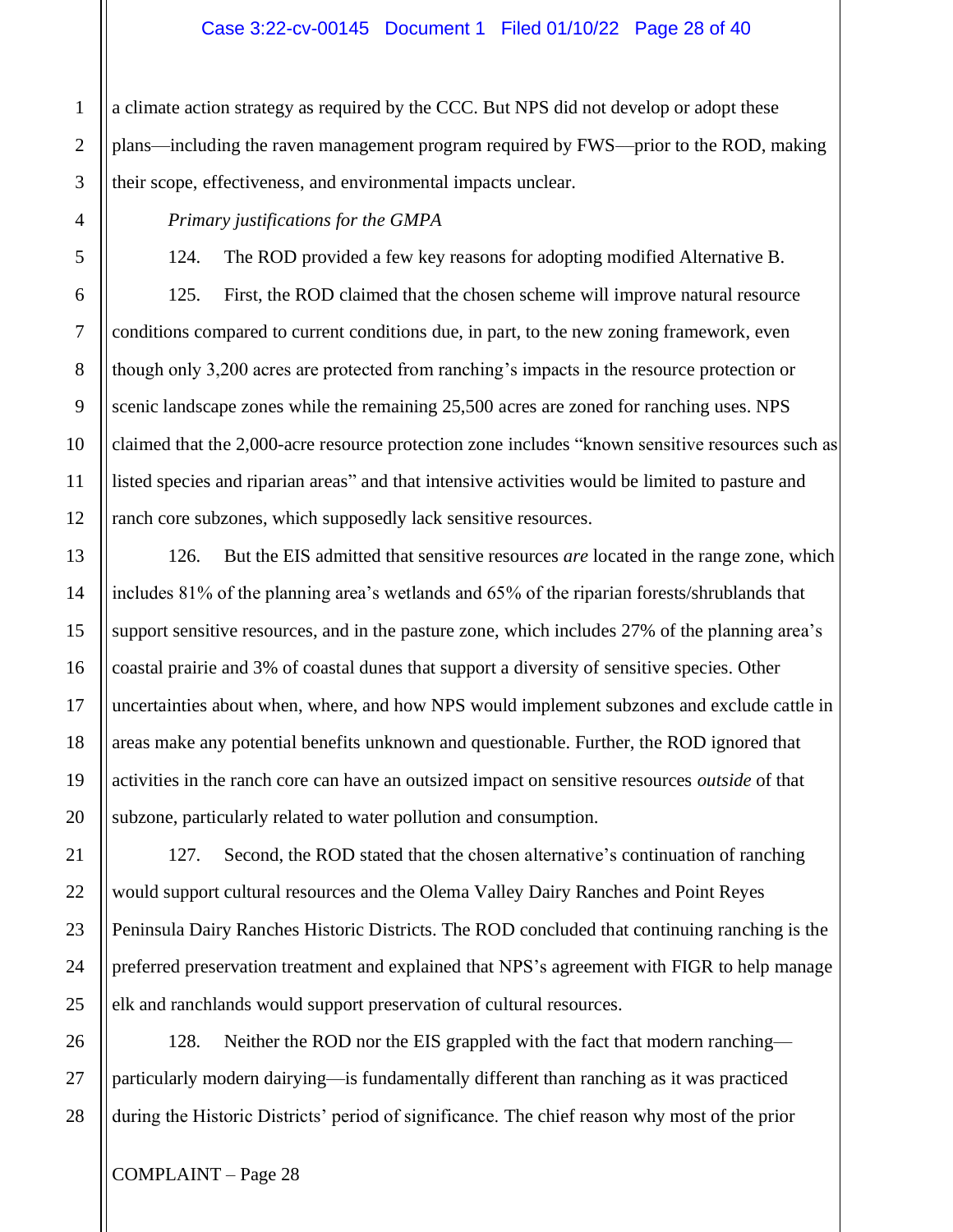#### Case 3:22-cv-00145 Document 1 Filed 01/10/22 Page 29 of 40

dairies closed in the 1970s was the imposition of strict water quality standards; dairies that remained were forced to make changes to comply with those standards that made their operations look very different than they had looked during the period of significance. NPS did not acknowledge this, nor did it explain how the new modernization requirements that will be imposed on dairies—which will include the installation of even more infrastructure for manure and nutrient management—are compatible with the desire to evoke a bucolic past on the ranches.

129. The ROD's conclusion that discontinuing or reducing ranching at the Seashore and GGNRA would result in adverse impacts to the Historic Districts echoed the conclusions of the EIS. But the EIS did not justify those conclusions; it simply *assumed* that reducing or eliminating ranching would lead to adverse effects to the Districts, including a change in the characteristic vegetation of the pasturelands, without considering viable alternative methods of preservation. NPS neither considered other potential uses for ranch buildings and infrastructure nor addressed evidence indicating that an expanded tule elk population could preserve the character of the ranches by grazing pastures currently grazed by cattle.

130. Finally, the ROD argued that ranching remains an "appropriate use of park lands"; that the proposed action "furthers Congress's interest in seeing ranching continue in the planning area"; and that multi-generational ranching is consistent with Congressional intent. The agency based its conclusion about Congressional intent largely on a selective reading of the legislative history of the Point Reyes Act along with "recent reaffirmation of Congressional support for ranching." But these isolated pieces of legislative history do not overcome the plain language of the Act, which does not endorse continued ranching in perpetuity.

## **NPS's Nonimpairment Determination**

131. Pursuant to its duties under the PRNS and Organic Acts, NPS analyzed whether the GMPA would impair the resources of the Seashore and GGNRA. The ROD determined that NPS's adoption of modified Alternative B as the new GMPA would not impair water quality and quantity, vegetation, elk, cultural resources, and other resources that NPS analyzed.

132. The ROD reasoned that the GMPA would improve conditions and reduce impacts to these resources compared to current conditions. But this comparative analysis did not address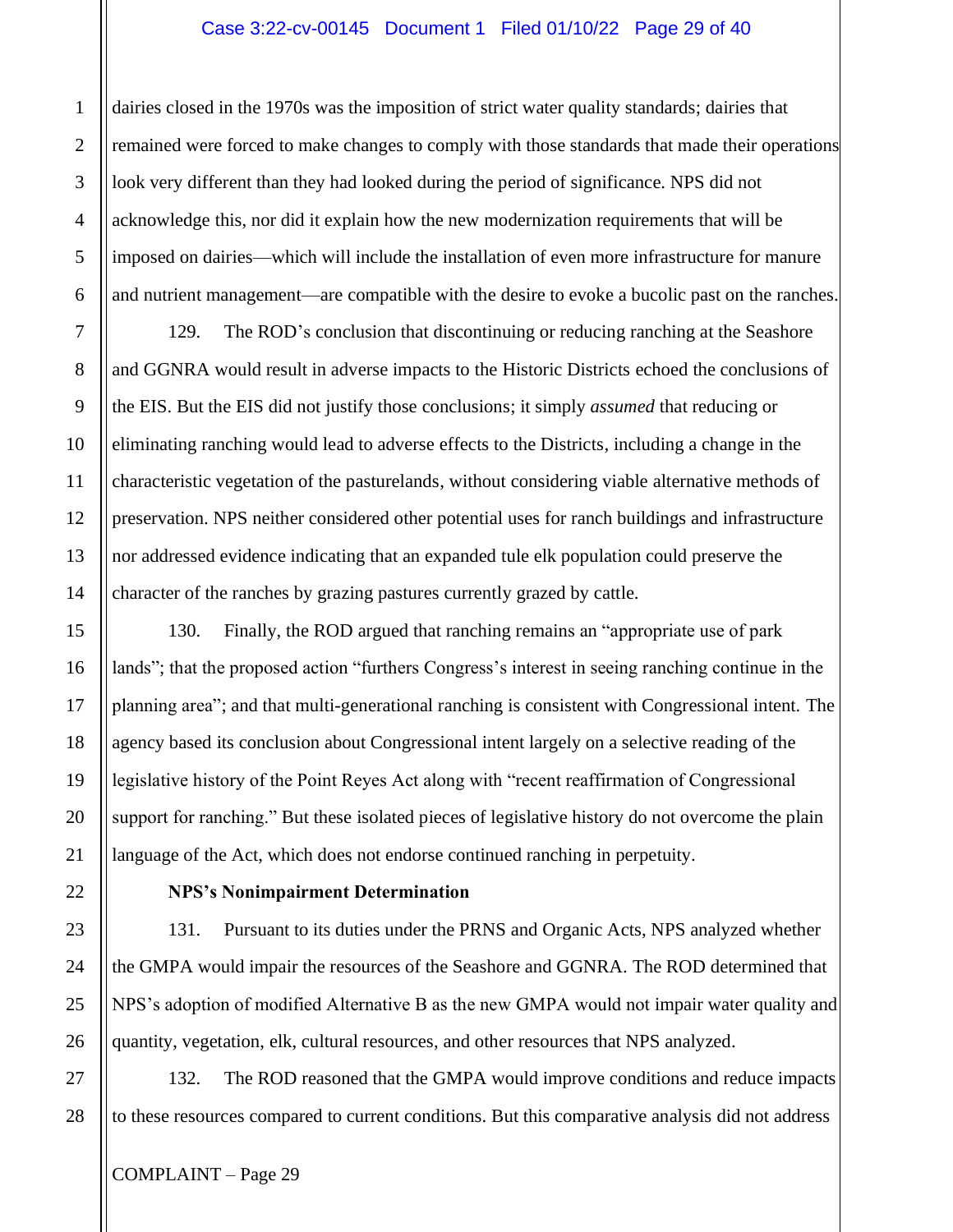whether or how these purported changes will be enough to prevent impairment and comply with desired conditions or other resource standards.

133. The ROD also repeated many of the EIS's specious conclusions and relied on key parts of its incomplete and inadequate analysis, and largely ignored or brushed aside new evidence that arose after the completion of the EIS.

134. For example, for water resources, the ROD restated the EIS's finding that water quality has improved in recent years, brushing aside the agency's own (limited) monitoring and expectation that adverse impacts to surface and groundwater quality from nutrients, pathogens, sediment, and other pollutants will occur and potentially be long-lasting. It also failed to address reports from the CCC and the Water Board that limited improvements and best management practices have not stopped violations of applicable water quality standards. Despite such evidence, neither the ROD nor the EIS addressed whether the new GMPA and its mitigation measures would ensure ranching comes into compliance with state water quality standards.

135. And for water quantity, the ROD concluded that water would be available to support ranching in the future because it *has been* available in the past, ignoring climate change and that increasing drought and dwindling water supplies were inadequate to support existing ranching levels just before the ROD was signed.

136. For tule elk, the ROD did not explain why keeping the Drakes Beach herd at 140 individuals rather than some higher population level will better prevent impairment of other resources, nor did the ROD offer any meaningful analysis of how changed conditions since the issuance of the EIS might affect the need for lethal removal of tule elk.

137. The ROD also claimed that NPS need not consider, as part of its nonimpairment determination, impacts to visitor use, experience, and access, even though its own policies require the opposite.

**ROD Implementation**

138. Interim leases issued to ranchers under the *RRI v. NPS* settlement will expire in mid-July 2022. On information and belief, NPS intends to commit substantial resources and time in order to issue new 20-year leases for ranchers under the ROD before those leases expire.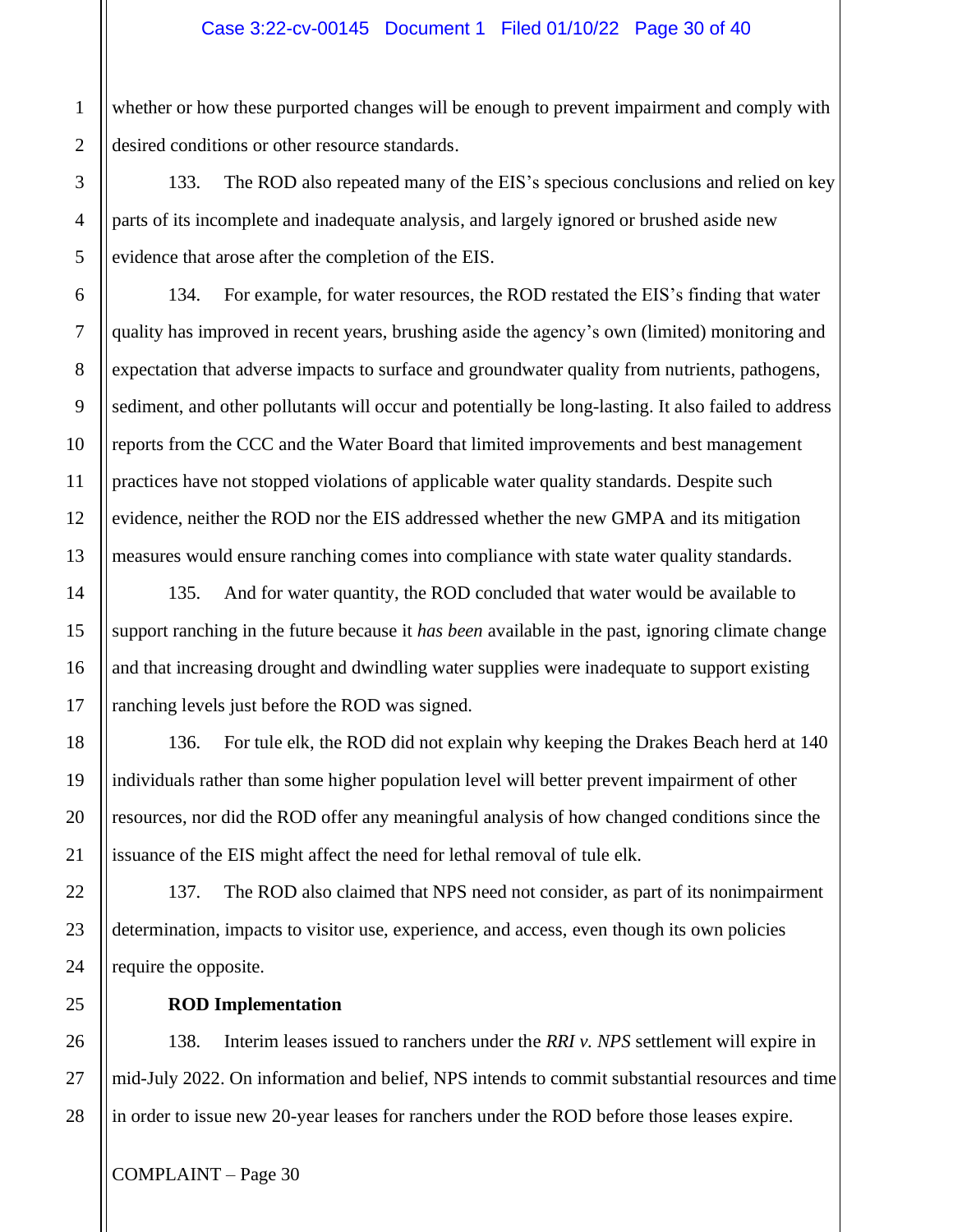#### Case 3:22-cv-00145 Document 1 Filed 01/10/22 Page 31 of 40

139. Before issuing new leases for ranchers, NPS must also negotiate individual ROAs for approximately 24 different ranchers, which will entail: 1) conducting on-the-ground surveys to delineate the boundaries of the subzones for each of the 30 ranching allotments; 2) identifying infrastructure and investment commitments for practices that support natural and cultural resource protection, including deferred maintenance and upkeep of more than 100 historic structures and determining which management activities, practice standards, and mitigation measures apply to each rancher's operations; 3) determining how many cattle or other livestock may be confined within each ranch; 4) identifying necessary measures to modernize manure management infrastructure and practices; 5) analyzing ranchers' proposals to expand their commercial activities; 6) considering whether proposed farm stays have sufficient water to avoid unacceptable impacts; and 7) identifying operational adjustments to support tule elk where conflicts with ranches occur. NPS must also conduct or commission up-to-date appraisals to bring leasing rates for ranches up to market rates.

140. One of the major reasons for NPS's decision to issue 20-year leases as opposed to shorter leases was to give the Point Reyes ranchers greater security, allowing them to more easily obtain loans to make capital investments. On information and belief, Point Reyes ranchers intend to, and will, rely upon the new 20-year leases to secure loans and make investments in new facilities for diversification activities or expanded ranching operations.

141. On information and belief, NPS may undertake lethal tule elk control actions under the unlawful ROD and EIS during the pendency of this case.

#### **FIRST CLAIM FOR RELIEF VIOLATION OF POINT REYES ACT AND APA**

142. Plaintiffs hereby reallege and incorporate by reference the preceding paragraphs. 143. This first claim for relief challenges NPS's ROD and GMPA for violating the Point Reyes Act, 16 U.S.C. § 459c *et seq*. This claim for relief is brought under the APA, 5 U.S.C. §§ 701–706(2).

144. Congress established Point Reyes National Seashore "for purposes of public recreation, benefit, and inspiration…." 16 U.S.C. § 459c. The Point Reyes Act requires NPS to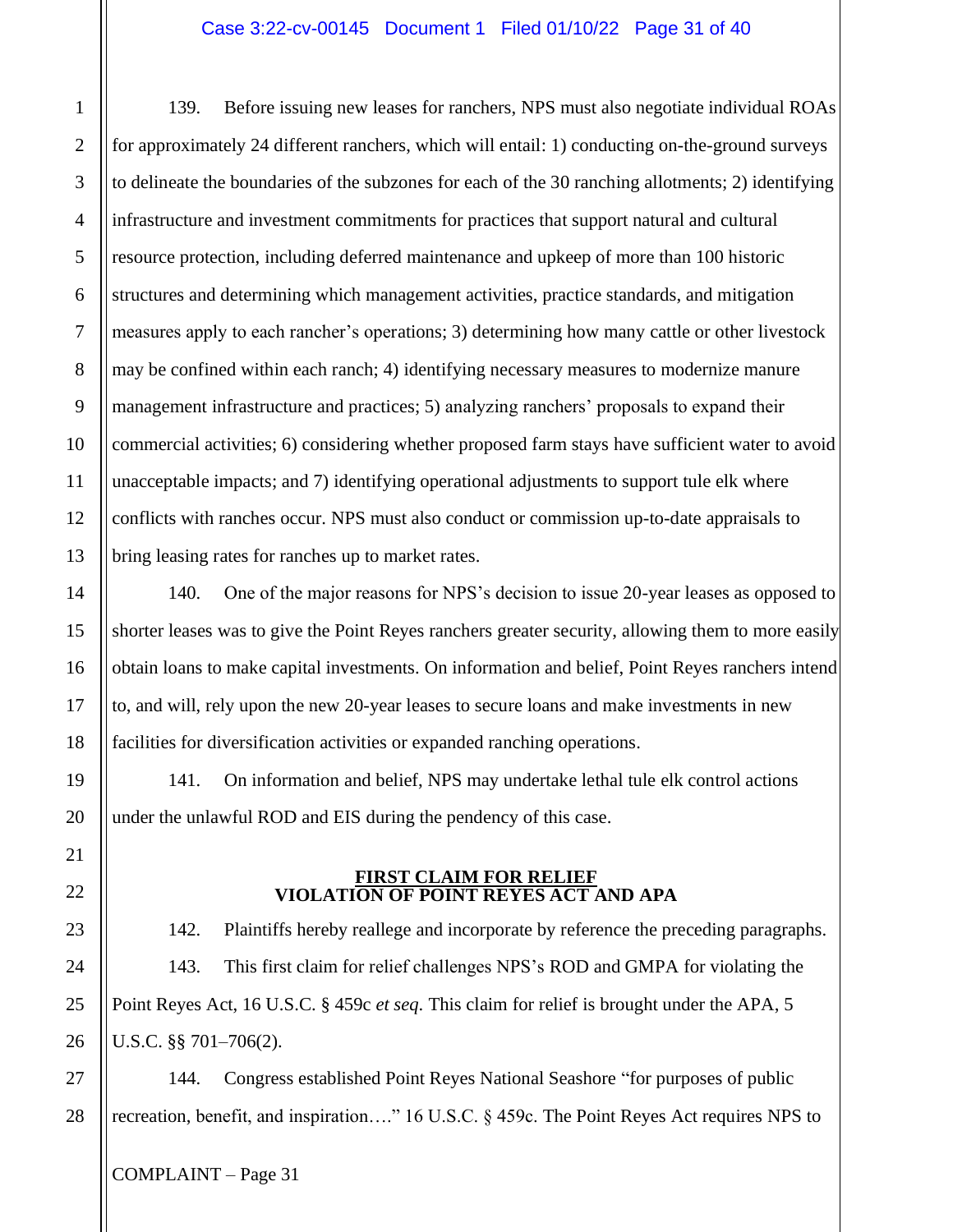#### Case 3:22-cv-00145 Document 1 Filed 01/10/22 Page 32 of 40

administer the National Seashore "*without impairment of its natural values*, in a manner which provides for such recreational, educational, historic preservation, interpretation, and scientific research opportunities as are *consistent with, based upon, and supportive of the maximum protection, restoration, and preservation of the natural environment within the area*," unless otherwise provided. *Id.* § 459c-6(a) (emphasis added). Although the Point Reyes Act allows NPS to lease property that was agricultural prior to acquisition, those leases must be "subject to such restrictive covenants as may be necessary to carry out the purposes of" the Act. *Id.* § 459c-5(a).

1

2

3

4

145. The ROD and GMPA are inconsistent with the Act in several ways.

146. First, NPS unlawfully placed protection of historic dairying districts on par with or above protection of the natural environment and recreational uses of the National Seashore. The ROD and GMPA allow NPS to authorize and expand ranching operations despite evidence that ranching has harmed and will continue to harm water quality and quantity, native grasslands and other sensitive vegetation types, tule elk restoration, other wildlife, and recreational uses. In so doing, NPS rejected mitigation measures and alternatives that would provide stronger protections for the environment and public uses of the Seashore—most notably, Alternative F, the restoration alternative. In reaching this decision, NPS incorrectly interpreted the Point Reyes Act by equating that law's duty to provide for the "maximum protection, restoration, and preservation of the natural environment" with the Organic Act's nonimpairment mandate.

147. Second, NPS unlawfully prioritized private, commercial needs above "public recreation, benefit, and inspiration"—the overarching purposes of the Act, 16 U.S.C § 459c. NPS did so by, *inter alia*, requiring lethal control of tule elk instead of curtailing ranching operations, allowing ranching to impede and displace public uses of public lands across a large swath of the Seashore, and fast-tracking measures—including expanded commercial operations—to benefit ranches while sidelining projects that would benefit public recreation and inspiration.

148. Finally, the ROD determined that ranching remains an appropriate use of the Seashore based on an erroneous interpretation of the Point Reyes Act. The ROD stated that Congress has, for decades, intended multi-generational ranching at the Seashore to continue. But this assertion is inconsistent with the plain language of the statute, which did not establish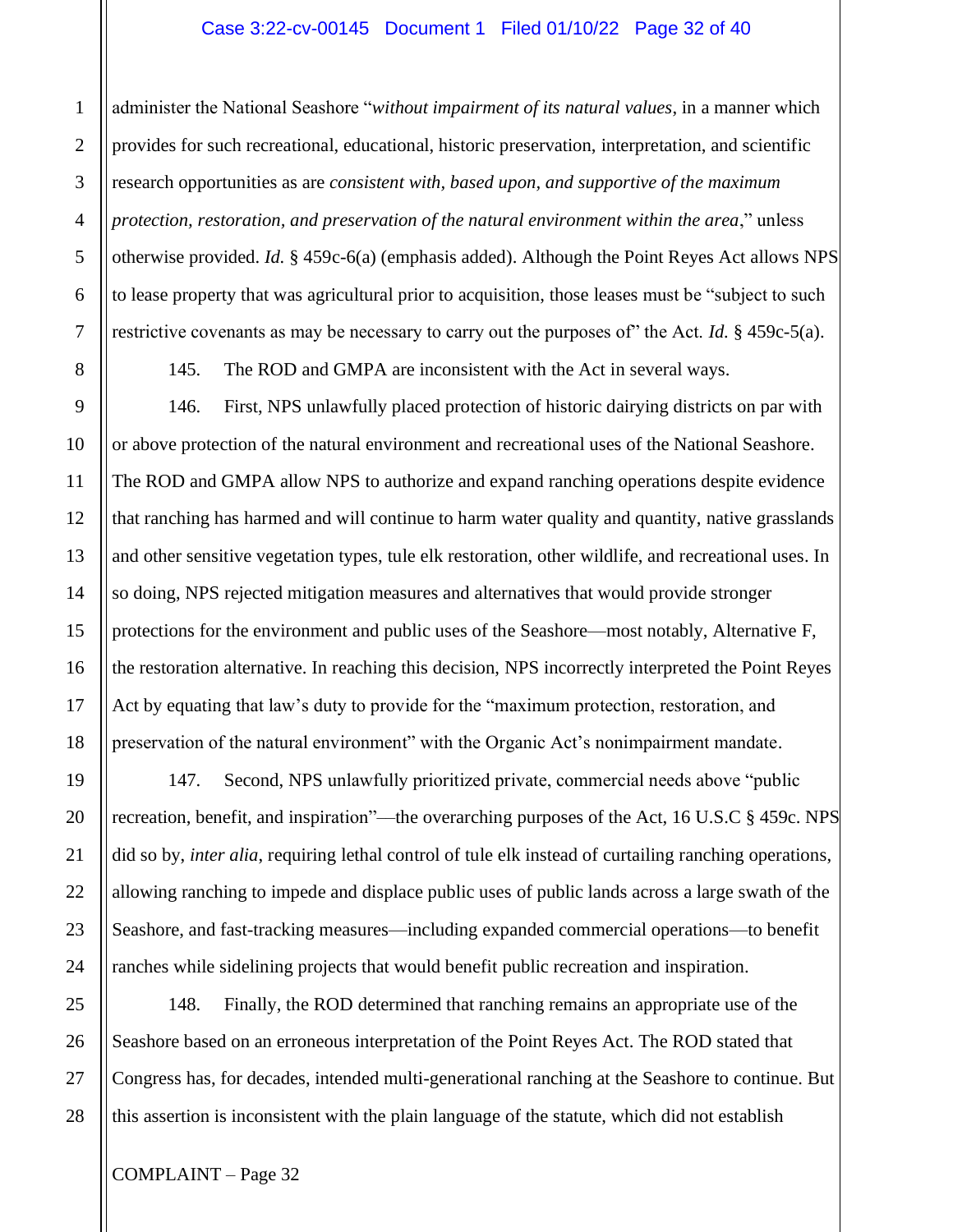ranching as a purpose of the Seashore and did not even encourage NPS to issue leases for ranching. Instead, the Act allowed NPS to offer initial leases to prior landowners. But it did not provide a similar preference for subsequent leases to the descendants of those original landowners in perpetuity. Thus, the ROD's determination that ranching should continue under its adopted Succession Policy that gives preference to current leaseholders and their descendants was arbitrary and capricious and contrary to the Point Reyes Act.

149. For these reasons, NPS's ROD and GMPA are arbitrary, capricious, an abuse of discretion, and contrary to the Point Reyes Act and the APA, and therefore must be reversed, set aside, and vacated under the APA, 5 U.S.C. § 706(2)(A), (D). These challenged actions have caused or threaten serious prejudice and injury to the rights and interests of Plaintiffs and their supporters, members, and staff.

WHEREFORE, Plaintiffs pray for relief as set forth below.

## **SECOND CLAIM FOR RELIEF VIOLATION OF ORGANIC ACT & REGULATIONS**

150. Plaintiffs hereby reallege and incorporate by reference paragraphs 1 through 141, inclusive.

151. This second claim for relief challenges the ROD and GMPA for failing to comply with the Organic Act, 54 U.S.C. § 100101 *et seq.*, and its implementing regulations, 36 C.F.R. § 1.1 *et seq.* This claim for relief is brought under the APA, 5 U.S.C. §§ 701–706(2).

152. The Organic Act requires NPS to regulate use of the Seashore and GGNRA to conserve and provide for the public's enjoyment of scenery, natural and historic objects, and wildlife, and to leave such resources "unimpaired for the enjoyment of future generations", 54 U.S.C. § 100101(a), by, *inter alia*, prohibiting uses that cause "unacceptable impacts." 2006 NPS Management Policies, §§ 1.4.3.1, 1.4.4, 1.4.7.1.

153. NPS may authorize livestock grazing when such "use is not detrimental to the primary purpose for which" the Seashore and GGNRA were created. 54 U.S.C.  $\S$  102101(a)(2). But NPS's policies declare that the agency "will phase out the commercial grazing of livestock whenever possible...." 2006 NPS Management Policies § 4.4.4.1.

COMPLAINT – Page 33

1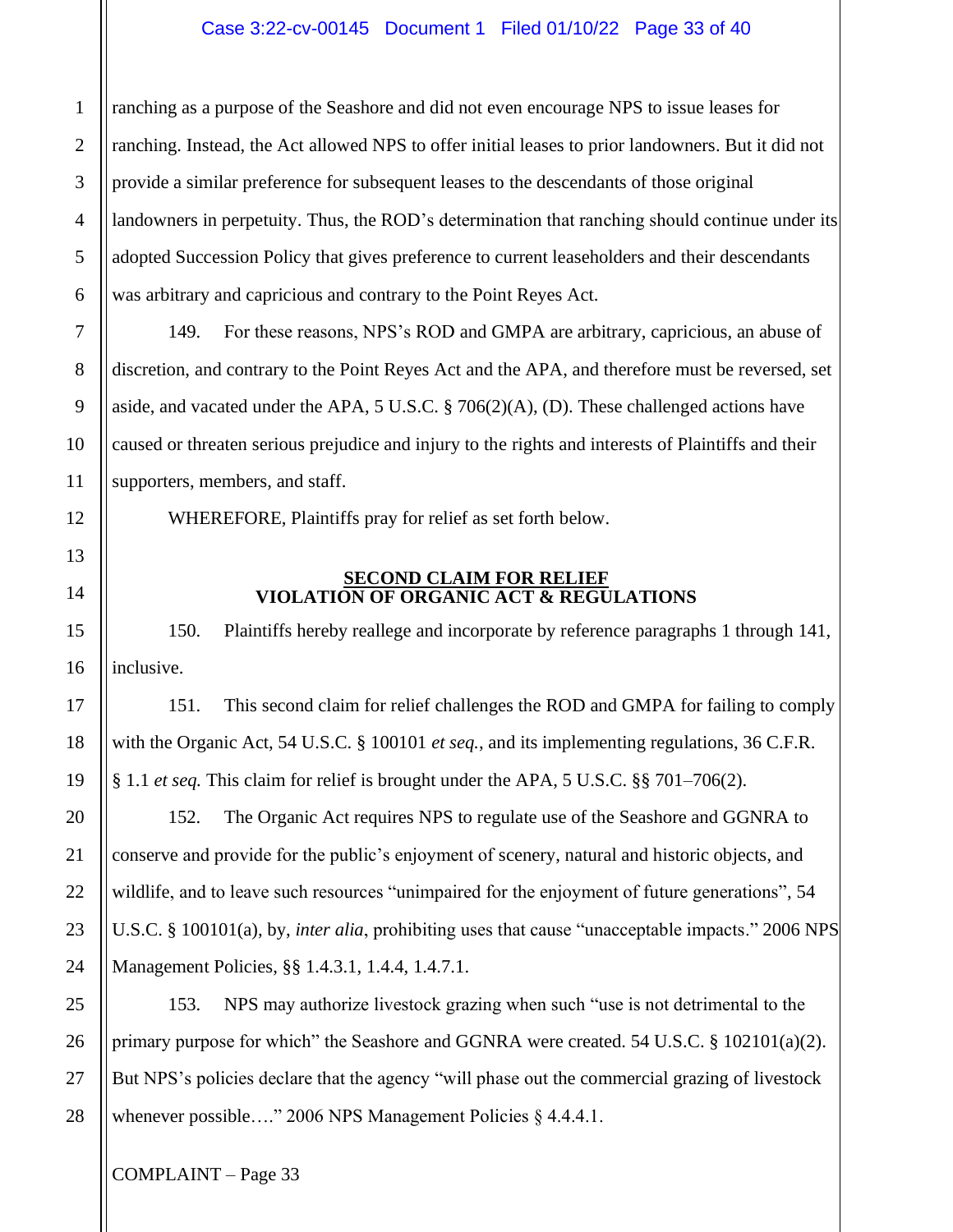154. The Organic Act allows NPS to destroy animals, provided they are "detrimental to the use of" the Seashore or GGNRA. 54 U.S.C. § 100752.

155. Consistent with these obligations, the Park Service's regulation that governs its issuance of permits for uses such as livestock grazing requires that such permits be consistent with other federal laws, and "based upon a determination that public health and safety, environmental or scenic values, natural or cultural resources, scientific research, implementation of management responsibilities, proper allocation and use of facilities, or the avoidance of conflict among visitor use activities will not be adversely impacted." 36 C.F.R. § 1.6(a). NPS's regulations also prohibit the introduction of plants into System units. 36 C.F.R.§ 2.1(a)(2).

156. The ROD and the GMPA violated the Organic Act and its regulations in numerous respects, including but not limited to the following:

A. Relying on an inadequate analysis and irrational explanations to support the nonimpairment determination—particularly for water quality and quantity, vegetation, tule elk, wildlife, and cultural resources—which was inconsistent with evidence that shows that ranching impairs or threatens to impair resources and public uses at Point Reyes National Seashore and GGNRA;

B. Failing to consider whether the GMPA would impair visitor use, experience, and access based on an erroneous interpretation of NPS's own policies;

C. Arbitrarily determining that continued and expanded beef and dairy ranching is necessary to protect the historic dairying districts at Point Reyes National Seashore and GGNRA without fully and adequately considering alternative options to maintain the districts, without considering how modern ranching practices and infrastructure actually detract from the character of and public access to the historic dairying districts, and without considering the fact that some ranches are not located within the historic districts;

D. Setting an arbitrary population level for the Drakes Beach herd of tule elk and electing to employ lethal control of tule elk based on a flawed analysis of how tule elk impact other park resources; and

E. Allowing livestock grazing that is detrimental to the primary purposes of the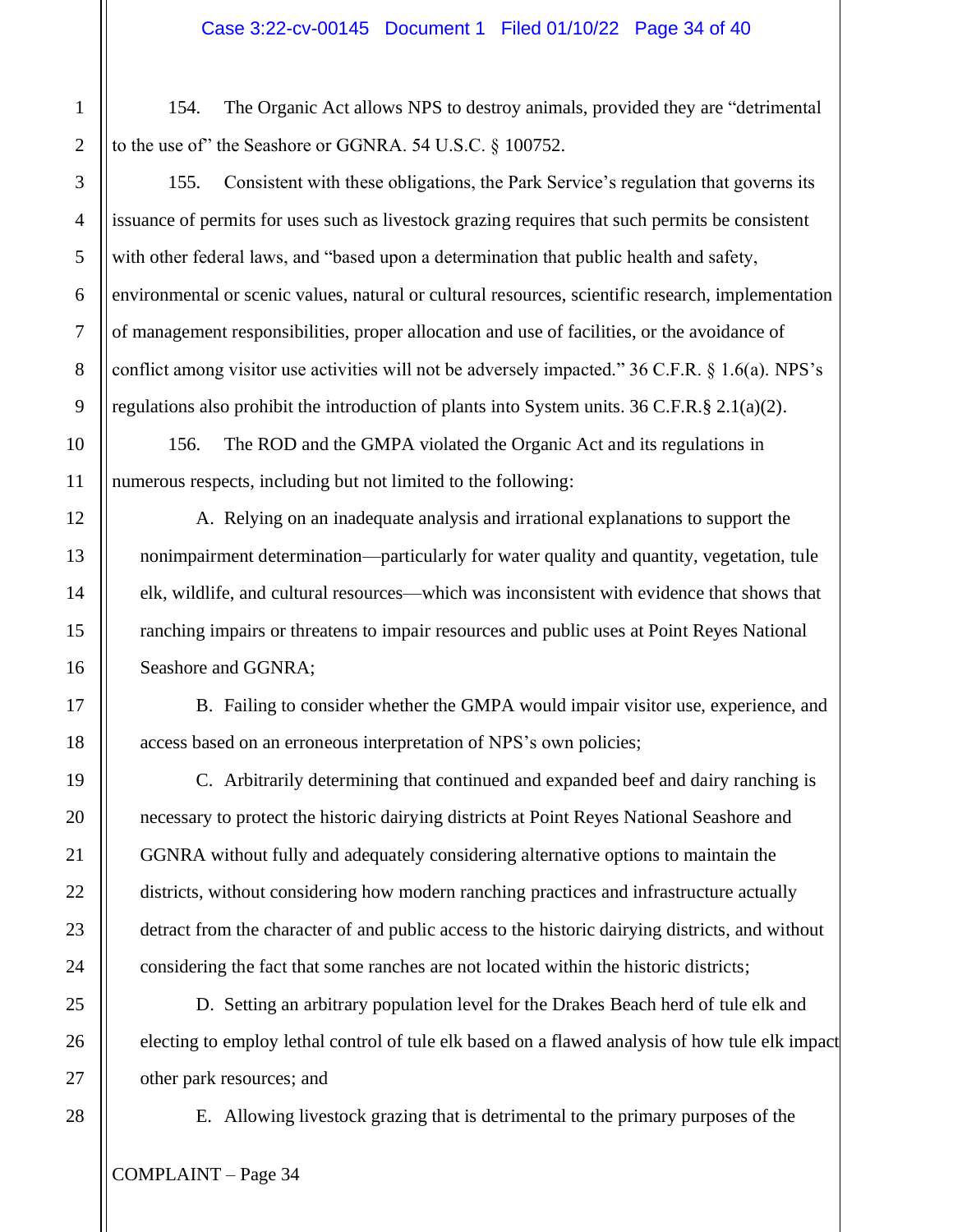## Case 3:22-cv-00145 Document 1 Filed 01/10/22 Page 35 of 40

Seashore, which are public benefit, inspiration, and recreation, and GGNRA, which are public use and enjoyment, that will cause adverse impacts to public health and safety, environmental or scenic values, and natural or cultural resources, and that will introduce and perpetuate non-native and invasive plants.

157. For these reasons, NPS's ROD and GMPA are arbitrary, capricious, an abuse of discretion, and contrary to the Organic Act and the APA, and therefore must be reversed, set aside, and vacated under the APA, 5 U.S.C. § 706(2)(A), (D). These challenged actions have caused or threaten serious prejudice and injury to the rights and interests of Plaintiffs and their supporters, members and staff.

WHEREFORE, Plaintiffs pray for relief as set forth below.

#### **THIRD CLAIM FOR RELIEF VIOLATION OF NATIONAL ENVIRONMENTAL POLICY ACT**

158. Plaintiffs hereby reallege and incorporate by reference paragraphs 1 through 141, inclusive.

159. This third claim for relief challenges NPS's ROD, GMPA, and EIS for failing to comply with NEPA. This claim for relief is brought under the APA, 5 U.S.C. §§ 701–706(2).

160. NEPA's goals are to "insure that environmental information is available to public officials and citizens before decisions are made and before actions are taken," and to "help public officials make decisions that are based on [an] understanding of environmental consequences, and take actions that protect, restore, and enhance the environment." 40 C.F.R.  $\S 1500.1(b)$ –(c).<sup>5</sup>

161. To that end, NEPA requires federal agencies to prepare an EIS before taking action that "significantly affect[s] the quality of the human environment." 42 U.S.C. § 4332. An EIS must include, *inter alia*, a detailed statement of: (1) the environmental effects—including direct, indirect, and cumulative effects—of the proposed action; (2) any adverse effects that cannot be avoided if the proposed action is implemented; (3) reasonable alternatives to the

27

<sup>5</sup> Recent revisions to NEPA's regulations, 85 Fed. Reg. 43304, 43339 (July 16, 2020), do not apply because the EIS was prepared while the prior version of the regulations were in effect and cited those regulations. This complaint similarly cites the 1978 regulations that the EIS applied.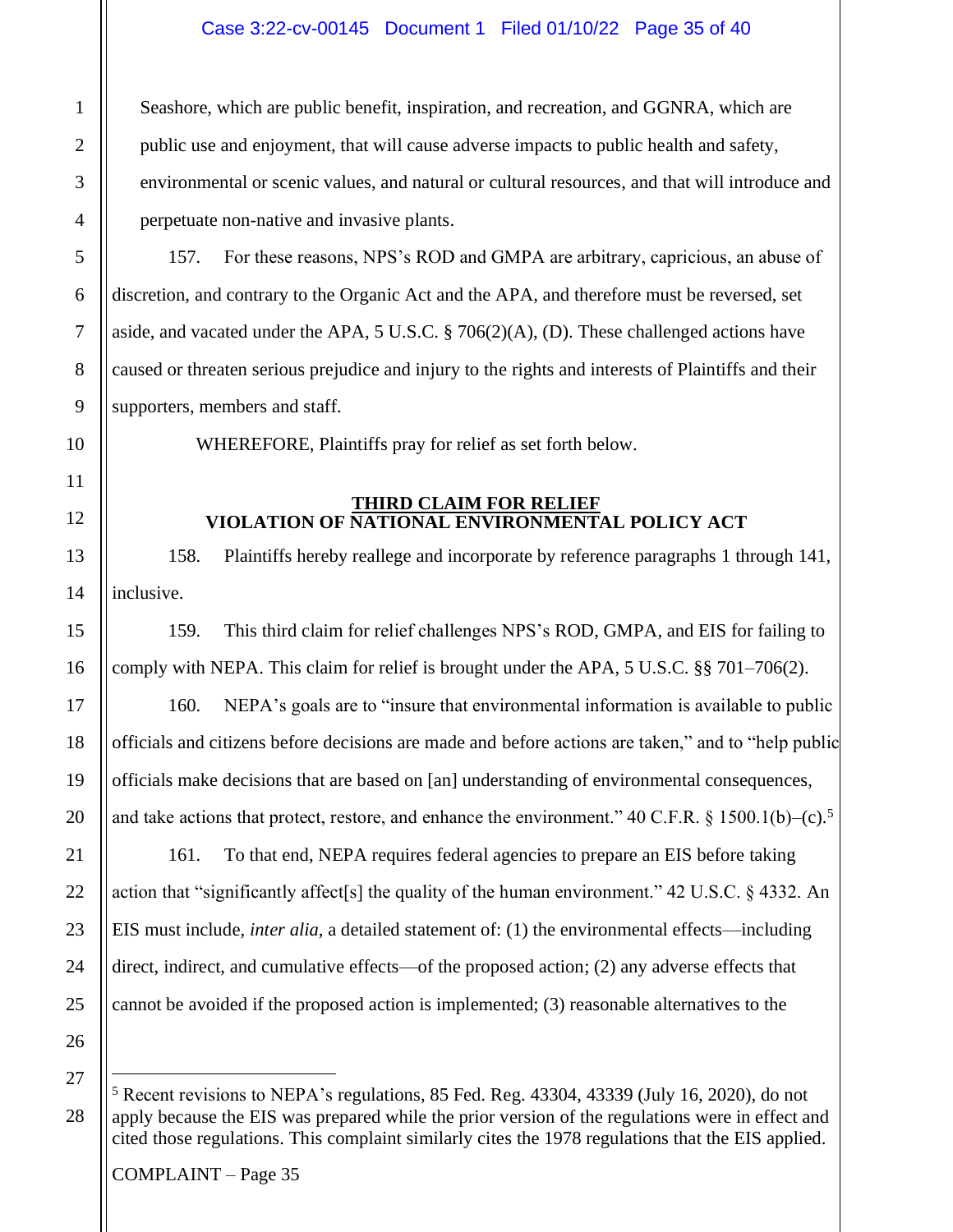proposed action; and (4) mitigation measures to minimize any significant effects identified. 42 U.S.C. § 4332(2)(C); 40 C.F.R. §§ 1508.7, 1508.8, 1502.14, 1502.16.

162. Agencies must gather and disclose "high quality" information. 40 C.F.R. § 1500.1(b). "Accurate scientific analysis, expert agency comments, and public scrutiny are essential to implementing NEPA." *Id.* The agency must disclose if information is incomplete or unavailable, and explain "the relevance of the incomplete or unavailable information to evaluating reasonably foreseeable significant adverse impacts." *Id.* § 1502.22(b)(1).

163. Through an EIS, an agency must take a "hard look" at the impacts of its proposed action and alternatives thereto in order to "foster both informed decision-making and informed public participation." *Oregon Nat. Desert Ass'n v. Bureau of Land Mgmt*., 625 F.3d 1092, 1120, 1122 (9th Cir. 2010)

164. In its EIS, NPS failed to take a hard look at the effects of allowing and expanding commercial beef and dairy ranching within the Seashore and GGNRA under the GMPA. The agency failed to do so in many ways, including but not limited to the following:

A. Failing to provide accurate and complete baseline information about, *inter alia*, existing ranch operations and residential uses, water quality and quantity, native plants and sensitive vegetation areas, other natural resources, tule elk and other wildlife, cultural and archaeological resources, and public health and safety risks;

B. Failing to fully analyze and disclose the direct, indirect, and cumulative impacts of the GMPA and ROD related to, *inter alia*, authorizing site-specific ranching operations on approximately 30 different public land allotments, deferring key decisions about individual ranch operations and mitigation measures until the lease/ROA process, allowing ranchers to propose new commercial activities like mobile slaughterhouses and dairy processing facilities, maintaining the Tomales Point elk fence under Alternatives A–E or removing the fence under Alternative F, killing tule elk within the Drakes Beach and Limnatour herds, failing to consider mitigation measures that address the transmission of Johne's disease from domesticated ungulates to tule elk, and proposing an undefined amount of targeted grazing throughout all subzones;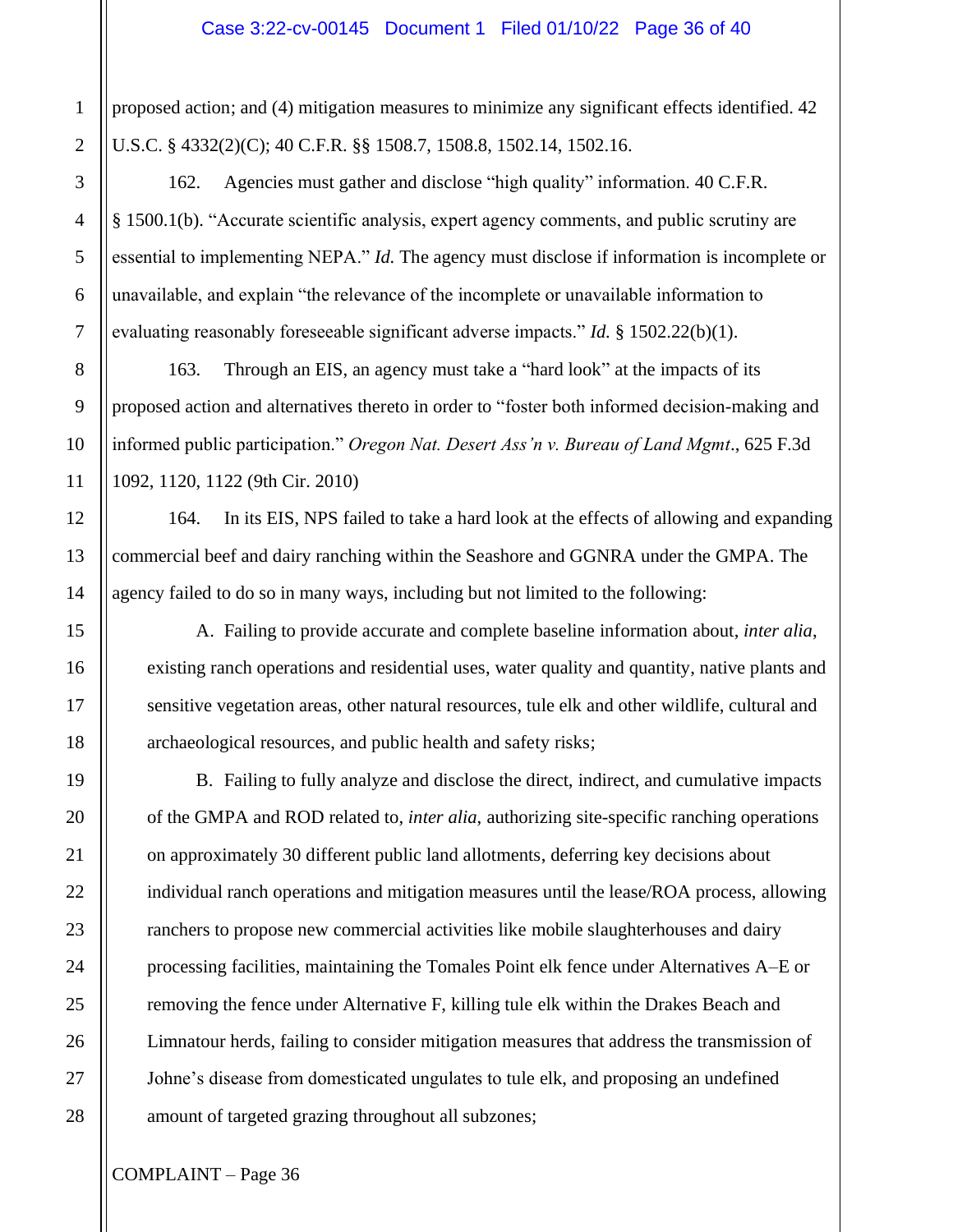## Case 3:22-cv-00145 Document 1 Filed 01/10/22 Page 37 of 40

C. Unreasonably assuming that management activities, mitigation measures and other plans—some of which have yet to be developed—and a new zoning framework will prevent or reduce adverse effects to the environment without analyzing and disclosing their potential effectiveness, feasibility, or full costs; and

D. Failing to adequately respond to comments submitted by Plaintiffs, other agencies, and other members of the public.

165. For these reasons, NPS's EIS, ROD, and GMPA are arbitrary, capricious, an abuse of discretion, and contrary to NEPA and the APA, and therefore must be reversed, set aside, and vacated under the APA, 5 U.S.C. § 706(2)(A), (D). These challenged actions have caused or threaten serious prejudice and injury to the rights and interests of Plaintiffs and their supporters, members, and staff.

WHEREFORE, Plaintiffs pray for relief as set forth below.

## **FOURTH CLAIM FOR RELIEF VIOLATION OF THE CLEAN WATER ACT**

166. Plaintiffs hereby reallege and incorporate by reference paragraphs 1 through 141, inclusive.

167. This fourth claim for relief challenges NPS's ROD and GMPA for violating section 313 of the Clean Water Act (CWA), 33 U.S.C § 1323(a). This claim for relief is brought under the APA, 5 U.S.C. §§ 701–706(2).

168. Section 313 of the CWA requires all federal agencies with jurisdiction over property or engaged in any activity resulting, or which may result, in the discharge or runoff of pollutants to comply with all state water quality standards. 33 U.S.C. § 1323(a).

169. Applicable California state water quality standards, as established in the San Francisco Bay Basin Water Control Plan, establish beneficial uses and water quality objectives for concentrations of pathogens, nutrients, turbidity, and other pollutants in surface waters within groundwater and adjacent to the Seashore and GGNRA. Through the Basin Plan, the CAF Order, the Conditional Waiver and/or other requirements, the Water Board requires beef and dairy operations to comply with these standards.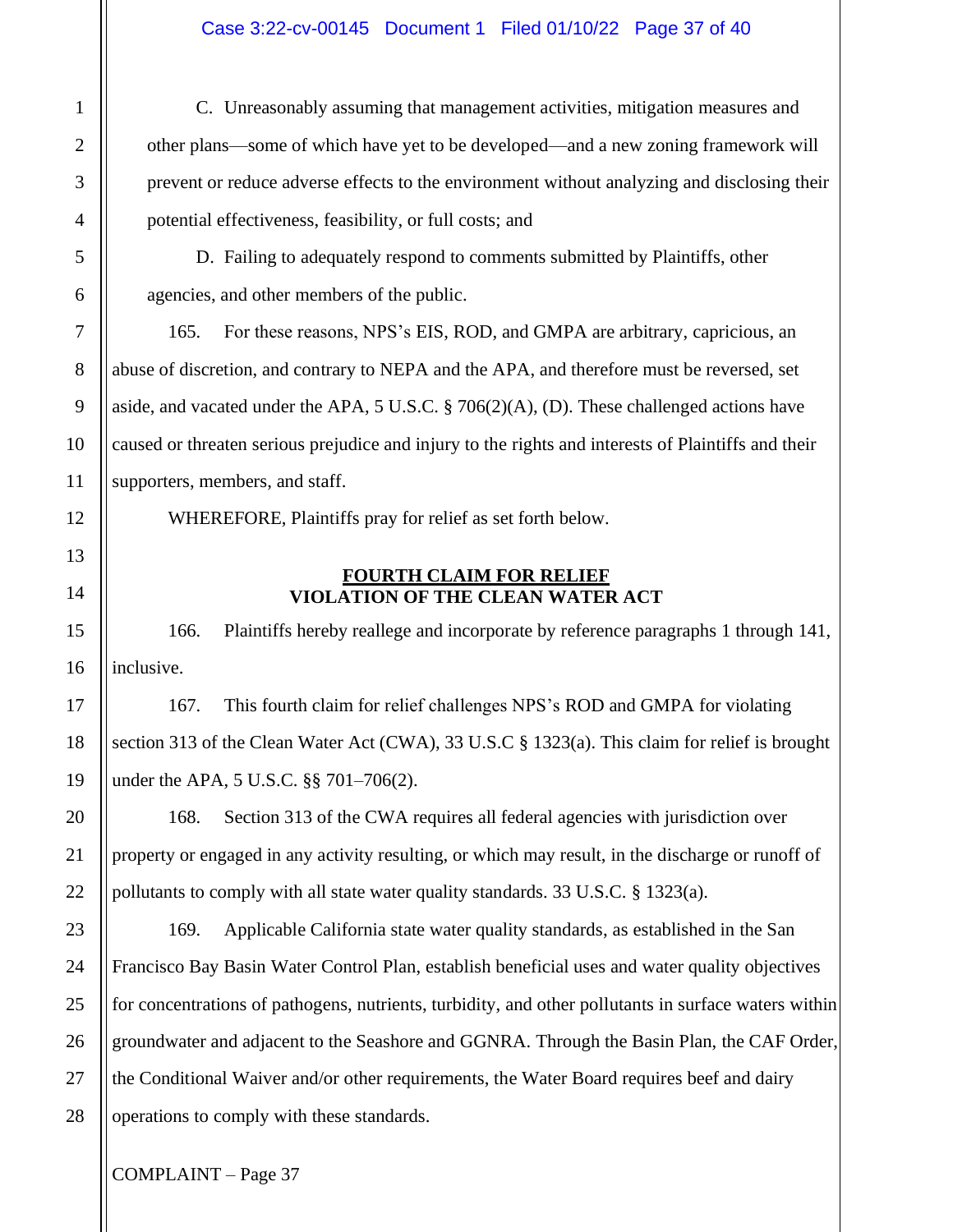170. Data and other evidence from NPS and other sources show that water quality standards have not been met in surface waters within and adjacent to Point Reyes National Seashore and GGNRA. On information and belief, beef and dairy ranches cause or contribute to these violations through discharges and/or runoff of manure, wastewater, sediment, stormwater, and other pollutants into surface water and/or groundwater. Ranching activities that generate pollutants or facilitate discharges and/or runoff include, but are not limited to, manure and wastewater collection, storage, and disposal; cattle grazing within or adjacent to surface waters; infrastructure that contributes pollutants to runoff; and cattle confinement and feeding in buildings and other structures at ranch complexes.

171. The ROD and GMPA allow beef and dairy ranching and related activities to continue causing or contributing to violations of these water quality standards. These violations are likely to continue because the ROD and GMPA rely on undefined, ineffective, and/or incomplete mitigation measures, management activities, and plans to reduce water pollution. Moreover, the ROD and GMPA allow ranchers to expand their operations, which—according to the Water Board—risks increasing the discharge of pollutants above existing baseline levels and harming beneficial uses, which would violate the state's Anti-degradation Policy, State Water Resources Control Resolution No. 68-16.<sup>6</sup>

172. Through the EIS and ROD, and supporting documents, NPS did not fully or accurately analyze the potential for ranching to cause or contribute to violations of water quality standards. NPS claimed that the GMPA and new leases/ROAs will result in improvements to water quality but did not analyze or claim that such improvements would bring ranching activities into compliance with water quality standards. Accordingly, NPS failed to ensure that beef and dairy ranching allowed through the ROD and GMPA will comply with all state water quality standards.

173. To address water quality concerns, the ROD and the GMPA rely on the Water

<sup>6</sup> Resolution No. 68-16 requires the maintenance of the highest water quality achieved in California's waters since 1968 except where any reduction in such highest water quality would be consistent with the maximum benefit to the people of the State and would not result in any violation of an applicable water quality standard.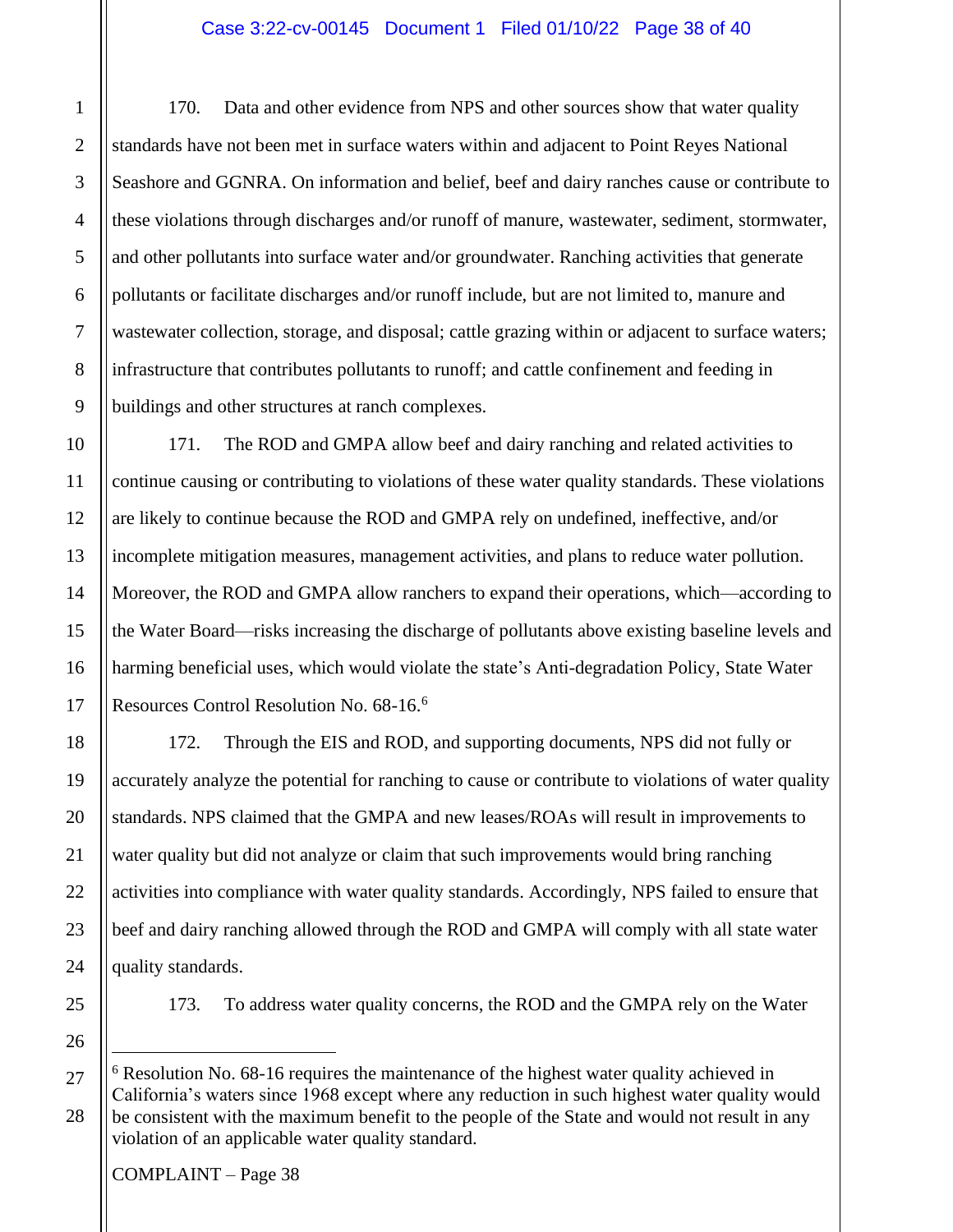Quality Board's regulation of beef and dairy operations under the Conditional Waiver, CAF Order, and/or other state water quality requirements or regulations. But NPS did not consider or disclose whether beef and dairy ranches were in compliance with such requirements or regulations, despite its data showing ongoing violations of water quality standards, evidence that all dairies may not be covered by the CAF Order, and its own certifications that show all beef operations may not be fulfilling all requirements of the Conditional Waiver.

174. For these reasons, NPS's ROD and GMPA are arbitrary, capricious, an abuse of discretion, and contrary to the Clean Water Act and the APA, and therefore must be reversed, set aside, and vacated under the APA, 5 U.S.C. § 706(2)(A), (D). These challenged actions have caused or threaten serious prejudice and injury to the rights and interests of Plaintiffs and their supporters, members, and staff.

WHEREFORE, Plaintiffs pray for relief as set forth below.

# **PRAYER FOR RELIEF**

WHEREFORE, Plaintiffs respectfully pray that this Court grant the following relief: A. Order, declare, and adjudge that NPS violated the Point Reyes Act, the Organic Act, the National Environmental Policy Act, the Clean Water Act, and/or the Administrative Procedure Act in adopting the Record of Decision, the General Management Plan Amendment, and the Final Environmental Impact Statement for Point Reyes National Seashore and the Northern District of Golden Gate National Recreation Area;

B. Set aside and vacate the Record of Decision, the General Management Plan Amendment, and the Final Environmental Impact Statement, and remand these matters to NPS;

C. Enter temporary, preliminary and/or permanent injunctive relief, as may be sought by Plaintiffs, including enjoining NPS from approving 20-year leases, new commercial activities, expanded ranching operations, and/or from undertaking new or expanded lethal tule elk control;

C. Enter such other declaratory relief and/or injunctive relief as hereafter prayed for by Plaintiffs;

D. Award Plaintiffs their reasonable costs, litigation expenses, and attorney's fees associated with this litigation pursuant to the Equal Access to Justice Act, 28 U.S.C. § 2412 *et*